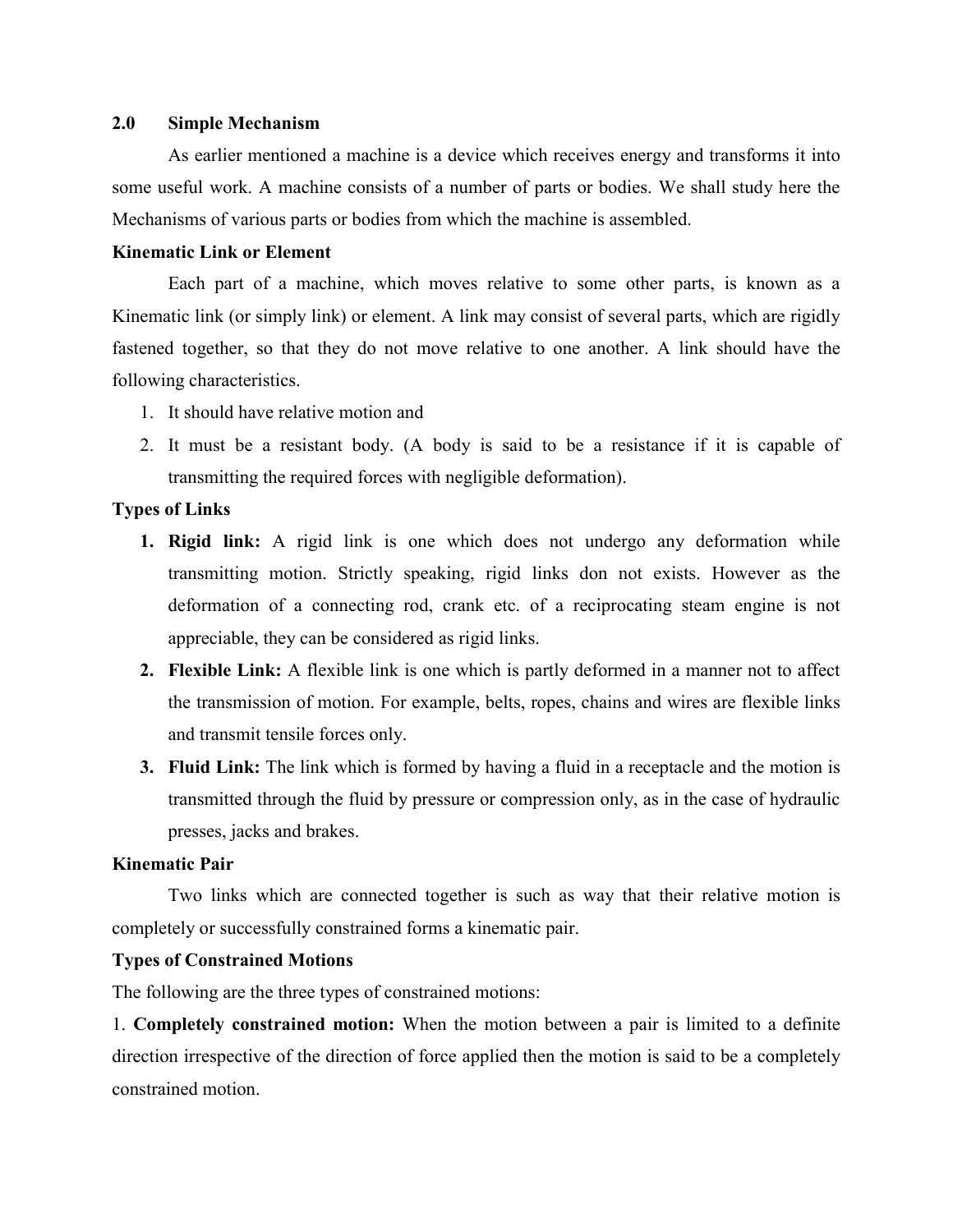

Fig. 2.1 **Square bar in a square hole** Fig. 2.2. **Shaft with collar in a circular hole** For example, the piston and cylinder (in a steam engine) form a pair and the motion of the piston is limited to a definite direction (i.e. it will only reciprocate) relative to the cylinder irrespective of the direction of motion of the crank.

The motion of a square bar in a square hole as in fig. 2.1 and motion of a shaft with collars at each end in a circular hole, as in fig. 2.2 are examples of completely constrained motion.

**2. Incompletely constrained motion:** when the motion between a pair can take place in more than one direction, then the motion is called an incompletely constrained motion. The change in the direction of impressed force may alter the direction of relative motion between the pair. A circular bar or shaft in a circular hole as shown in fig. 2.3, is an example of an incompletely constrained motion as it may either rotate or slide in a hole.



**3. Successfully constrained motion:** When the motion between the elements, forming a pair, is such that the constrained motion is not completed by itself, but by some other meant, then the motion is said to be successfully constrained motion. Consider a shaft in a foot-step bearing in fig. 2.4, the shaft may rotate in a bearing or may move upwards (in completely constrained motion), but if the load is placed on the shaft to prevent axial upward movement of the shaft, then the motion of the pair is said to be successfully constrained motion.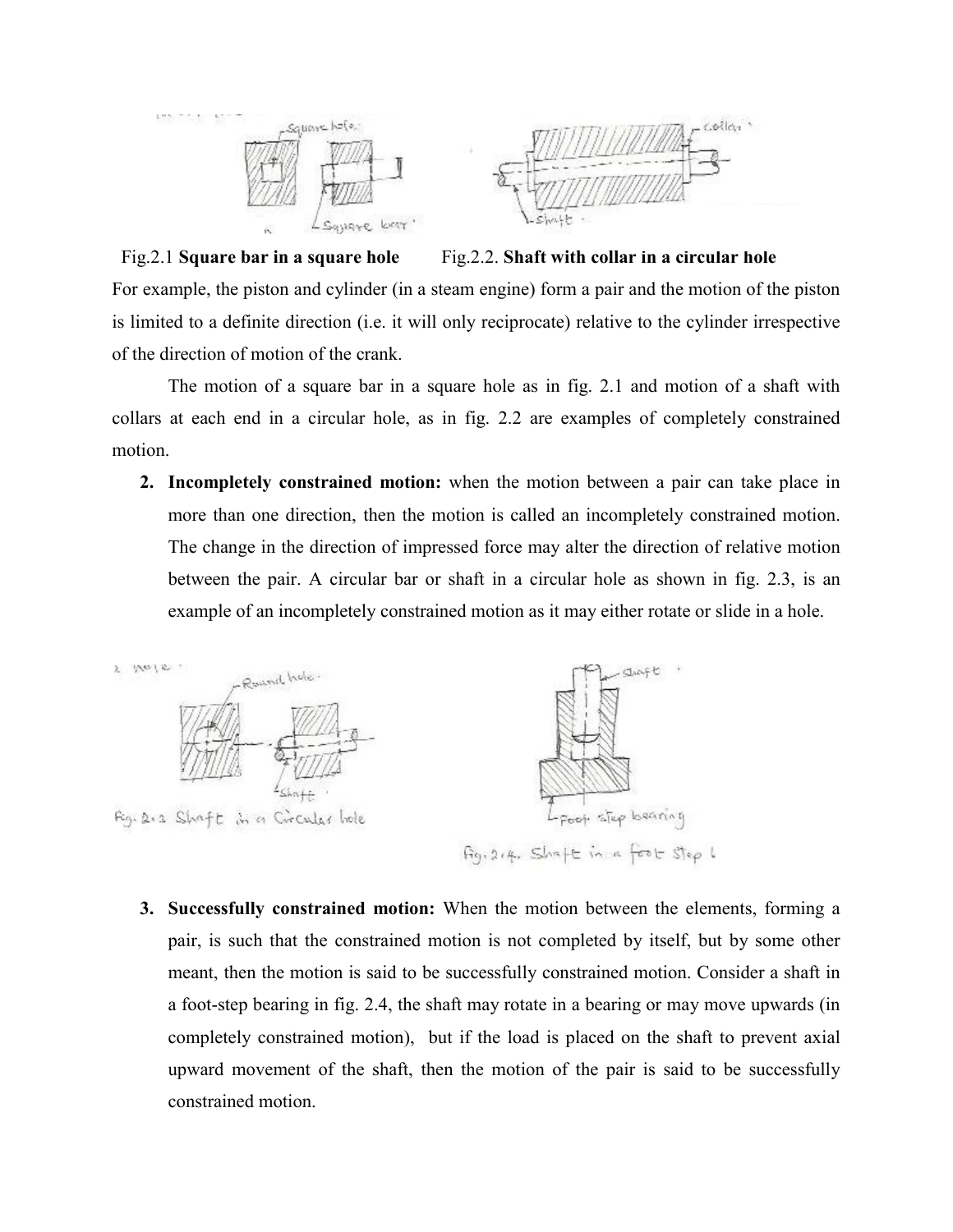## **Kinematic Chain**

When the Kinematic pairs are coupled in such a way that the last link is joined to the first link to transmit definite motion (i.e completely or successfully constrained motion), it is called a Kinematic chain. This is to say that a Kinematic chain may be defined as a combination of kinematic pairs, joined in such a way that each link forms a part of two parts and the relative motion between the links or elements is completely or successful constrained. For example, the crankshaft of an engine forms a Kinematic pair with the bearings which a fixed in a pair, the connecting rod with the crank forms a second kinematic pair, the piston with connecting rod forms a third and the piston with the cylinder forms a fourth pair. The combination of these links is a Kinematic chain.

## **Types of Kinematic chains**

The most important kinematic chains are those which consist of four lower pairs, each pair being a sliding pair or a turning pair. The following are the three types of Kinematic chains with four lower pairs.

- 1. Four bar chain or quadric cycle chain
- 2. Single slider crank chain, and
- 3. Double slider crank chain.

## **Mechanism**

When one of the links of a kinematic chain is fixed, the chain is known as Mechanism, while the mechanism with more than four links is known as compound mechanism. When a mechanism is required to transmit power or to do some particular type of work, it becomes a machine.

# **Number of Degree of Freedom for Plane Mechanism**

In the Design or analysis of a mechanism, one of the most important concern is the number of degree of freedom (also called movability) of the mechanism. It is defined as the number of input parameters (usually pair variables) which must be independently controlled is order to bring the mechanism into a useful engineering purpose.

# **Application of Kutzbach Criterion to Plane Mechanisms**

Kutzbach criterion for determining the number of degrees of freedom or movability (n) of a plane mechanism is

$$
n = 3 (l - 1) - 2j - h.
$$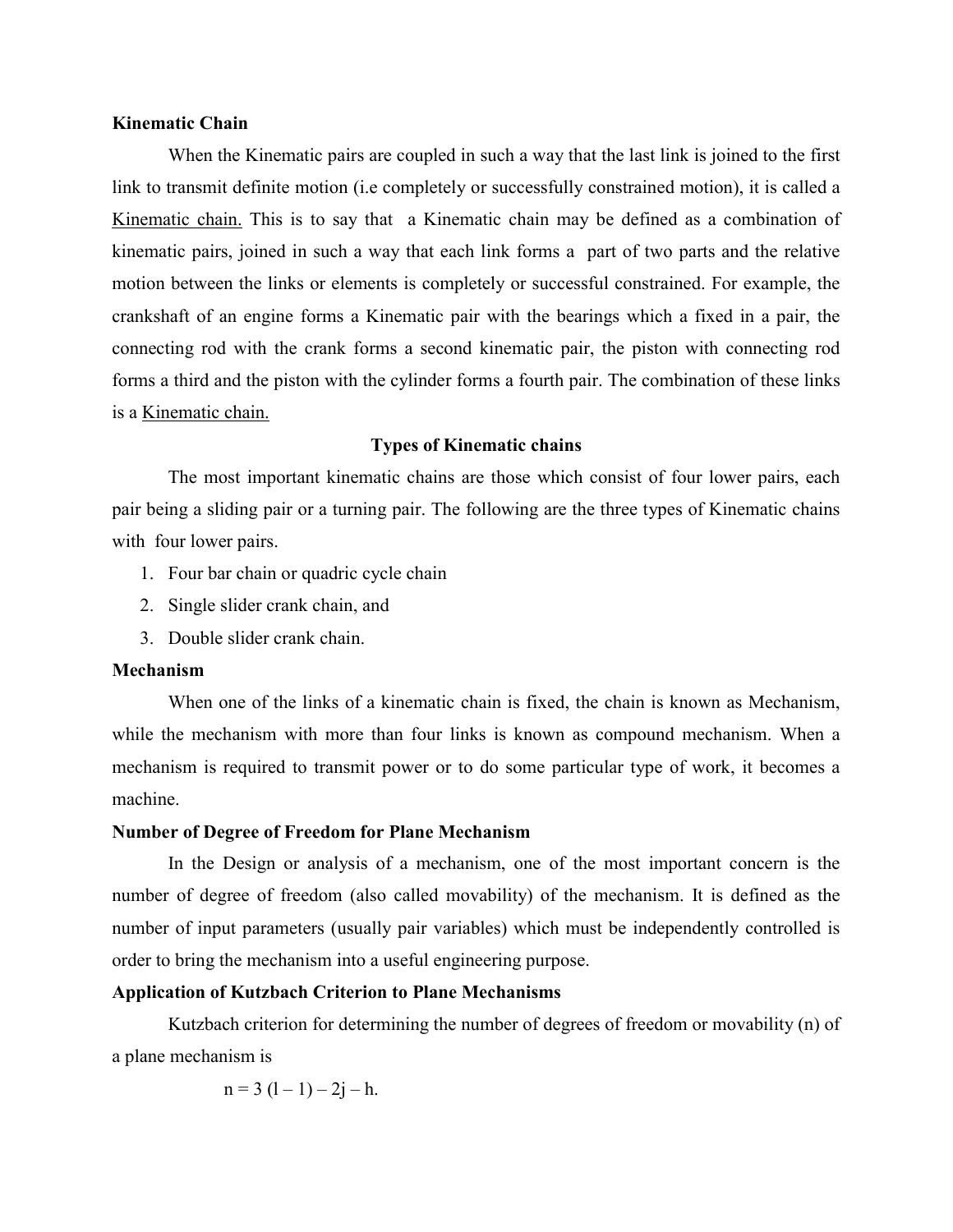

**Note:**

- a. When  $n = 0$ , then the mechanism forms a structure and not relative motion between the links is possible.
- b. When  $n = 1$ , then the mechanism can be driven by a single input motion.
- c. When  $n = 2$ , then two separate input motions are necessary to produce constrained motion for the mechanism.
- d. When  $n = -1$  or less, then there are redundant constraints in the chain and it forms a statically indeterminate structure.

# **Velocity in Mechanisms**

There are two important methods of determining the velocity of any point on a link in a mechanism out of many.

- 1. Instantaneous centre method
- 2. Relative velocity method.
- **Velocity of a point on a link by Instantaneous centre method:** The instantaneous centre method of analyzing the motion in a mechanism is based upon the concept that any displacement of a body (or rigid link) having motion in one plane, can be considered as a pure rotational motion of a rigid link as a whole about some centre, known as instantaneous centre or virtual centre of rotation.

# - **Number of Instantaneous centre in a mechanism**

The number of instantaneous centres in a constrained kinematic chain is equal to the number of possible combinations of two links.

The number of pairs of links or the number of instantaneous centres is the number of combinations of n links taken two at a time.

Mathematically, number of instantaneous centres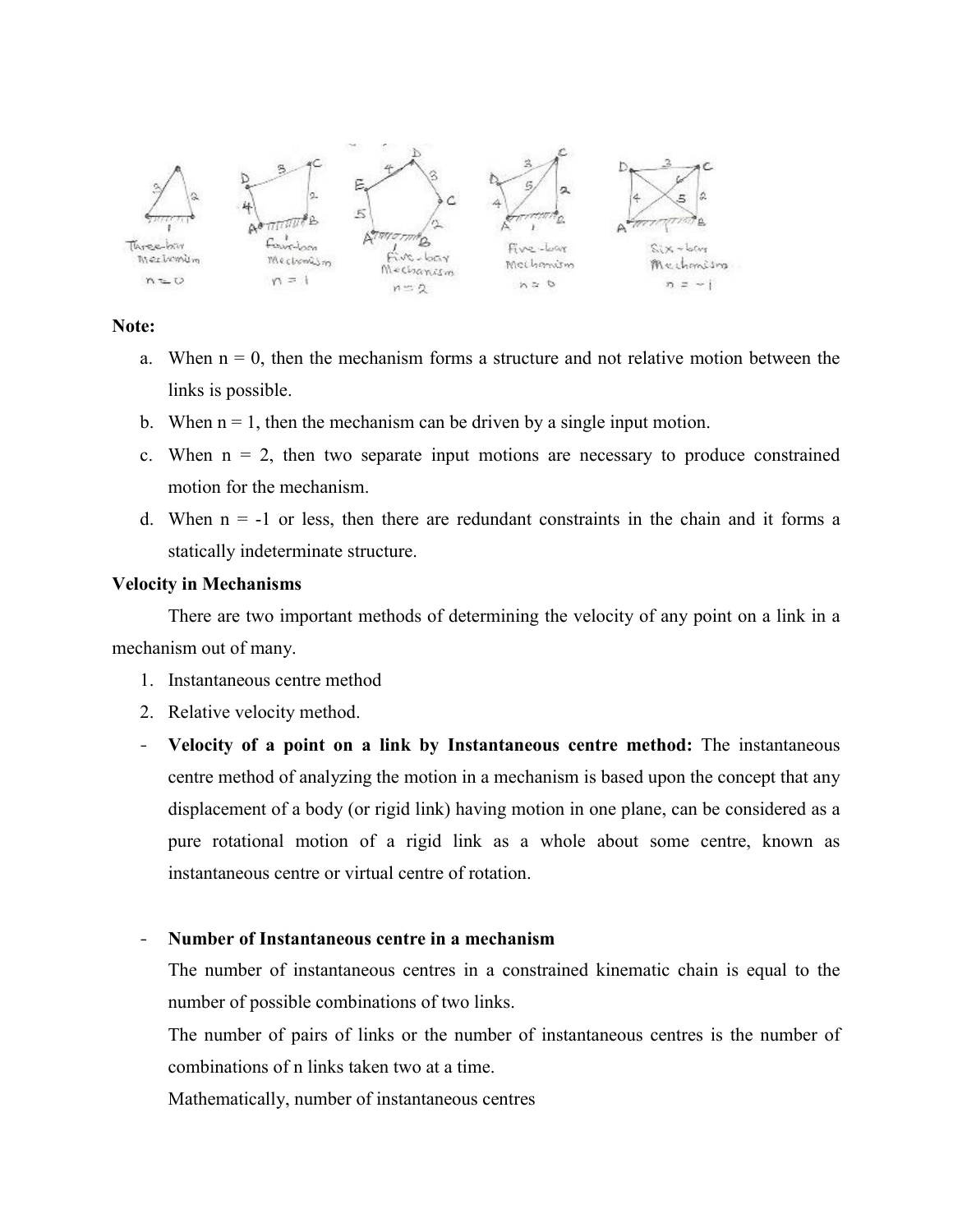$$
N = \frac{n(n-1)}{2}
$$
, where  $n =$  Number of links

#### - **Types of Instantaneous centres**

The instantaneous centres for a mechanism are of the following types

- 1. Fixed instantaneous centres,
- 2. Permanent instantaneous centres
- 3. Neither fixed nor permanent instantaneous centres.

The first two types i.e. fixed and permanent instantaneous centres, are together known as primary instantaneous centres and the third type is known as secondary instantaneous centres.



# **Fig. 2.5: Types of instantaneous centre**

Consider a four bar mechanism ABCD as shown is fig. 2.5. the instantaneous centres (N) in a four bar mechanism is given by

$$
N = \frac{n(n-1)}{2} = \frac{4(4-1)}{2} = 6
$$

The instantaneous centres  $I_{12}$  and  $I_{14}$  are called the fixed instantaneous centres as they remain in the same place for all configuration of the mechanism. The instantaneous centres I23 and I34 are the permanent instantaneous centres as they move when the mechanism moves, but the joints are of permanent nature. The instantaneous centres  $I_{13}$  and  $I_{24}$  are neither fixed nor permanent instantaneous centres as they vary with the configuration of the mechanism.

### **Method of locating Instantaneous Centres in a Mechanism**

Consider a pin jointed four bar mechanism as shown which in fig. 2.6 (a). The following procedure is adopted for locating instantaneous centres.

1. First, Determine the number of instantaneous (N) by using the relation.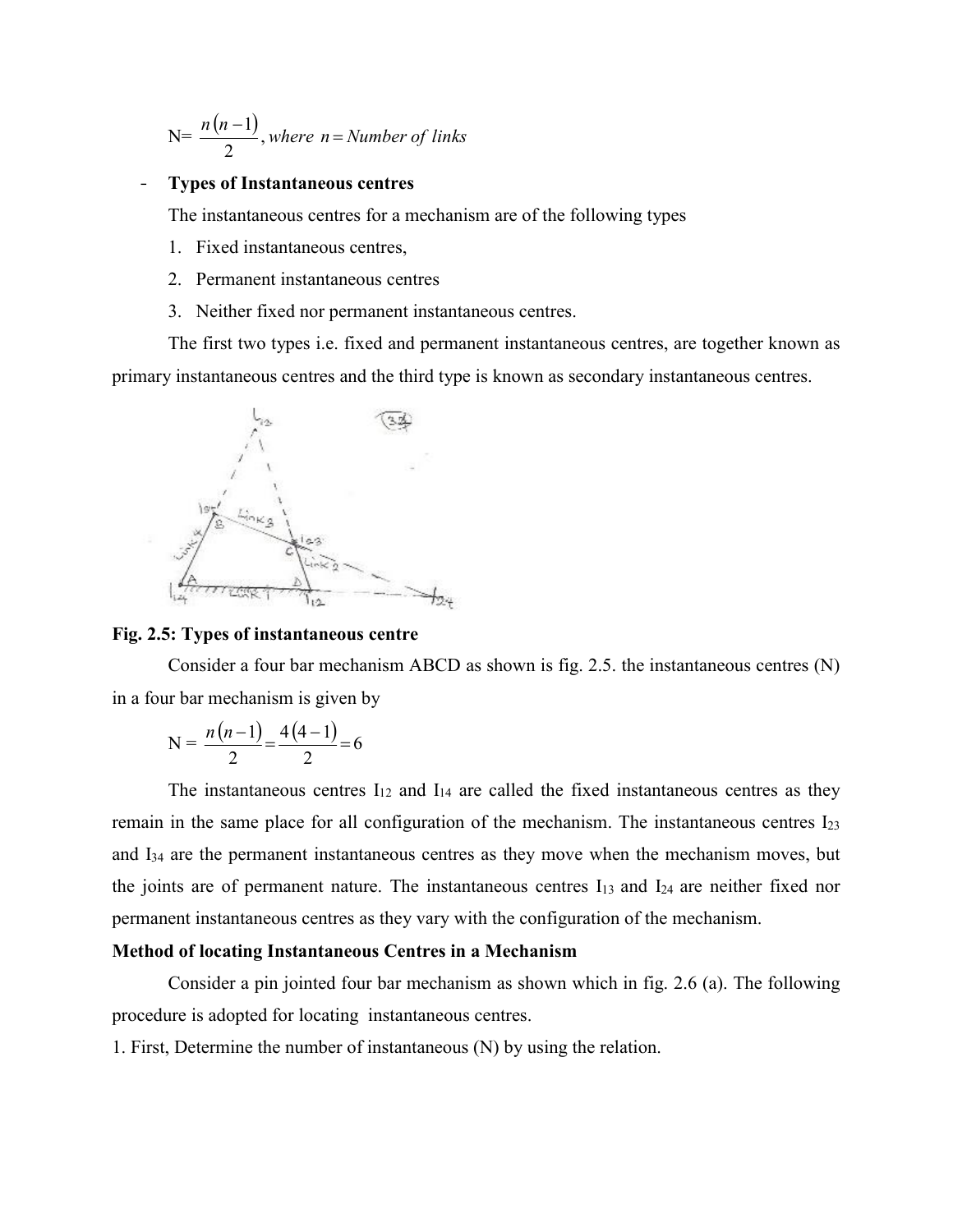$$
N = \frac{n(n-1)}{2} = \frac{4(4-1)}{2} = 6
$$

The instantaneous centres  $I_{12}$  and  $I_{14}$  are called the fixed instantaneous centres as they remain in the same place for all configuration of the mechanism. The instantaneous centres I23 and I34 are the permanent Instantaneous centres as they move when the mechanism moves, but the joints are of permanent nature. The instantaneous centres  $I_{13}$  and  $I_{14}$  are neither fixed nor permanent instantaneous centres as they vary with the configuration of the mechanism.

## **Method of Locating Instantaneous Centres in a Mechanism**

Consider a pin jointed four bar mechanism as shown in fig.2.6 (a). The following procedure is adopted for locating instantaneous centres.

1. First, Determine the number of instantaneous centre (N) by using the relation  $N =$  $(n-1)$ 2  $\frac{n(n-1)}{2}$ , where  $n =$  *Number of links* 

In this case,  $N = 6$ 

- 2. Make a list of all the Instantaneous centres in a mechanisms, since for a four bar mechanism, there are six instantaneous centres, therefore these centres are listed as shown in the table below (known as book – keeping table).
- 3. Locate the fixed and permanent instantaneous centres by inspection  $I_{12}$  and  $I_{14}$  are fixed instantaneous centres and I23 and I34 are permanent instantaneous centres.

| Links                       |    |  |  |
|-----------------------------|----|--|--|
| Instantaneous centres (6 in | 12 |  |  |
| number)                     | 13 |  |  |
|                             | 14 |  |  |





**(a) Four bar Mechanism (b) Circle diagram**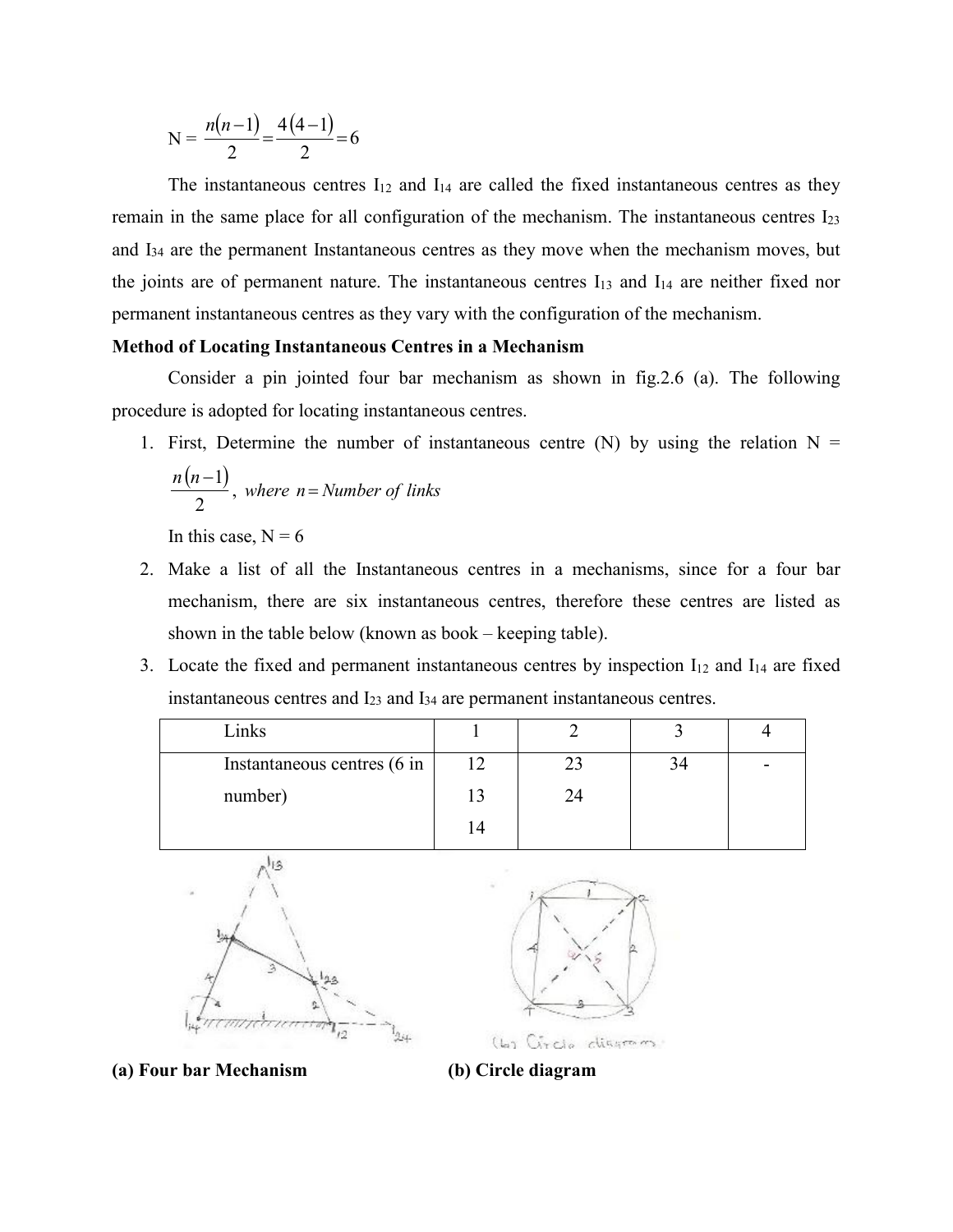- 4. Locate the remaining neither fixed nor permanent instantaneous centres (or secondary centres) by Kennedy's theorem. This is done by circle Diagram as shown in fig. 2.6(b), mark points on a circle equal to the number of links in a mechanism. In this case, mark 1, 2, 3 and 4 on the circle.
- 5. Join the points by solid lines to show that these centres are already found. In the circle Diagram these lines are 12, 23, 34 and 14 to indicate the centres  $I_{12}$ ,  $I_{23}$ ,  $I_{34}$  and  $I_{14}$ .
- 6. In order to find the other two instantaneous, join two such points that the line joining them form two adjacent triangles in the circle diagram. i.e. In the case of fig.2.6(b), join 1 and 3 to form the triangle 123 and 341 and the Instantaneous centre  $I_{13}$  which lie on the intersection of I12 I23 and I14 and I34, produced if necessary on the mechanisms. Thus the instantaneous centre  $I_{13}$  is located. Join 1 and 3 by a dotted line on the circle diagram and mark number 5 on it. Similarly the instantaneous centre  $I_{24}$  will lie on the intersection of I12 I14 and I23 I24, produced if necessary, on the mechanism. This I24 is located. Join 2 and 4 by a dotted line on the circle diagram and mark 6 on it.

#### **Example 1**

In a pin jointed four bar mechanism, as shown in the fig. below AB 300mm,  $Bc = CD =$ 360mm, and AD =600mm. The angle BAD = 60. The crank AB rotates uniformly at 100 r.p.m. Locate all the instantaneous centres and find the angular velocity of the link BC.



#### **Solution**

 $N_{AB} = 100$  r.p.m.

$$
\omega_{AB} = \frac{2\pi x 100}{60} = 10.47 rad/s
$$

Since crank length AB= 300mm = 0.3m, therefore velocity of point B on link AB.

$$
V_B = \omega_{AB} \times AB = 10.47 \times 0.3
$$
  
= 3.14 m/s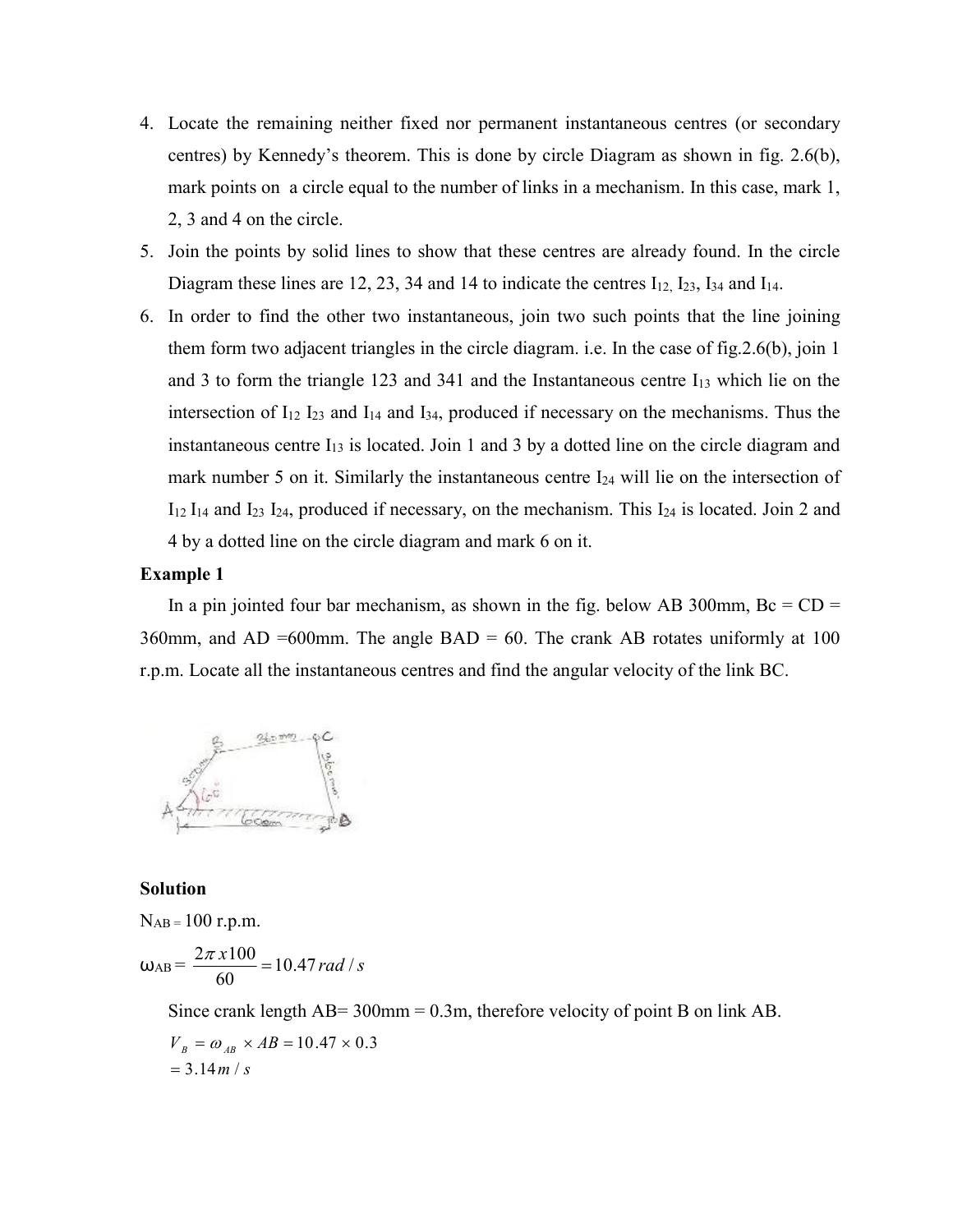Location of Instantaneous centre

Follow the method of locating instantaneous centre as previously discussed..





# **Angular velocity of the link BC**

$$
\omega_{\rm BC} = \frac{VB}{I_{13} B} = \frac{3.141}{0.5}
$$

$$
= 6.282 \text{ rad/s}.
$$

## **Example 2**

Locate all the instantaneous centres of the slider crank mechanism as shown below. The lengths of crank OB and connecting rod AB are 100mm and 400mm respectively, if the crank rotates clockwise with an angular velocity of 10 rad/s, find.

(a) Velocity of the slider A and

(b) Angular velocity of the connecting rod AB.



## **Solution**

Given:  $\omega_{\text{oB}} = 10 \text{rad/s}$ ,  $\text{OB} = 100 \text{mm} = 0.1 \text{m}$ 

Linear velocity of the crank OB

$$
V_{oB} = V_B = \omega_{oB} \times OB
$$

 $= 10 \times 0.1 = 1$  m/s.

Location of instantaneous centres.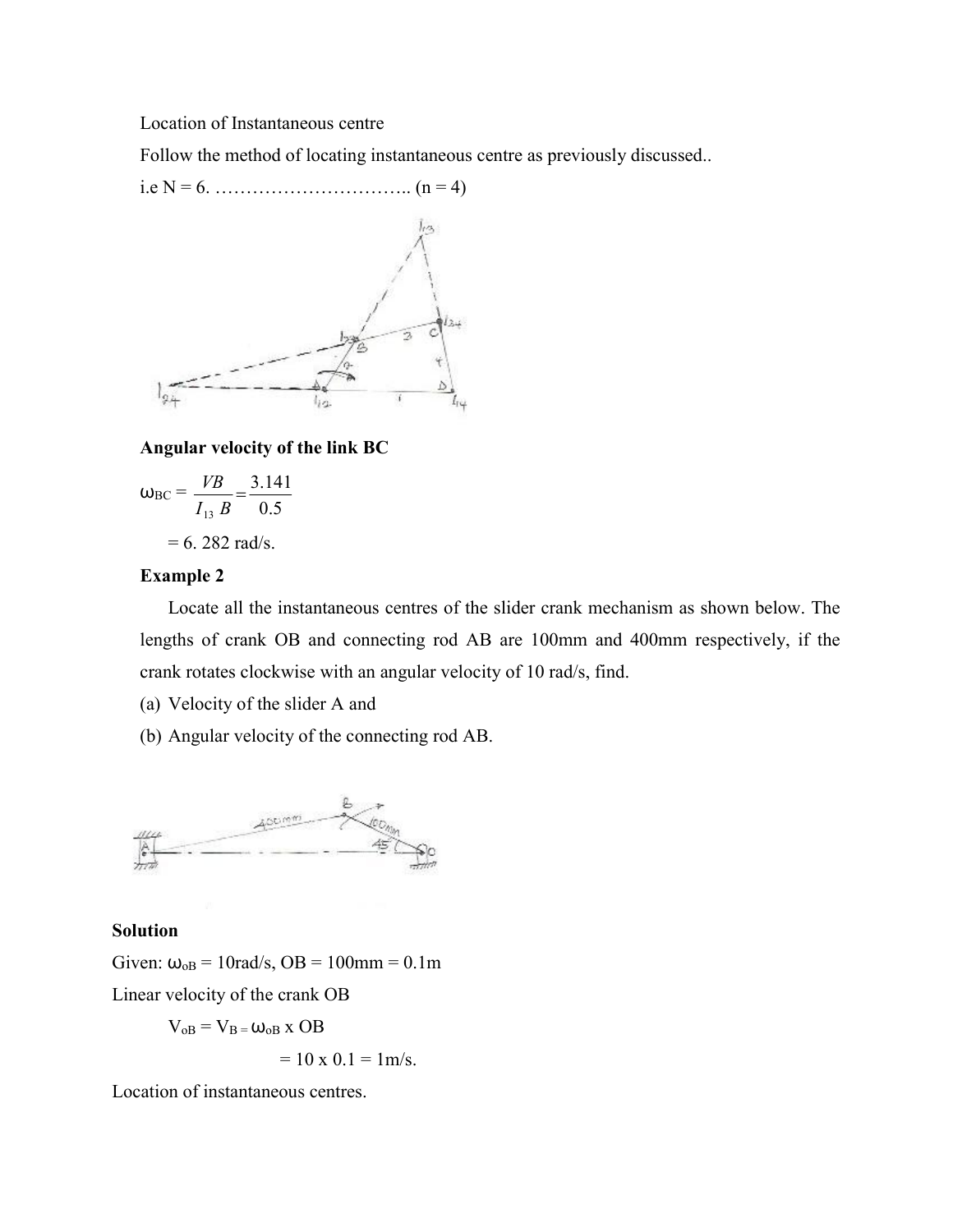Since there are four links ( $n = 4$ ), therefore the number of instantaneous centres

$$
N = \frac{n(n-1)}{2} = \frac{4(4-1)}{2} = 6
$$

2. For a four link mechanism, the book keeping table may be drawn as previously discussed.

3. Locate the fixed and permanent instantaneous centre by inspection. These centres are  $I_{12}$ ,  $I_{23}$ and I34 as shown below, since the slider (link 4) moves on a straight surface (link 1), therefore the instantaneous centre  $I_{14}$  will lie at infinity.

4. Locate the other two remaining neither fixed nor permanent instantaneous centres, by Kennedy's theorem. This is done by circle diagram.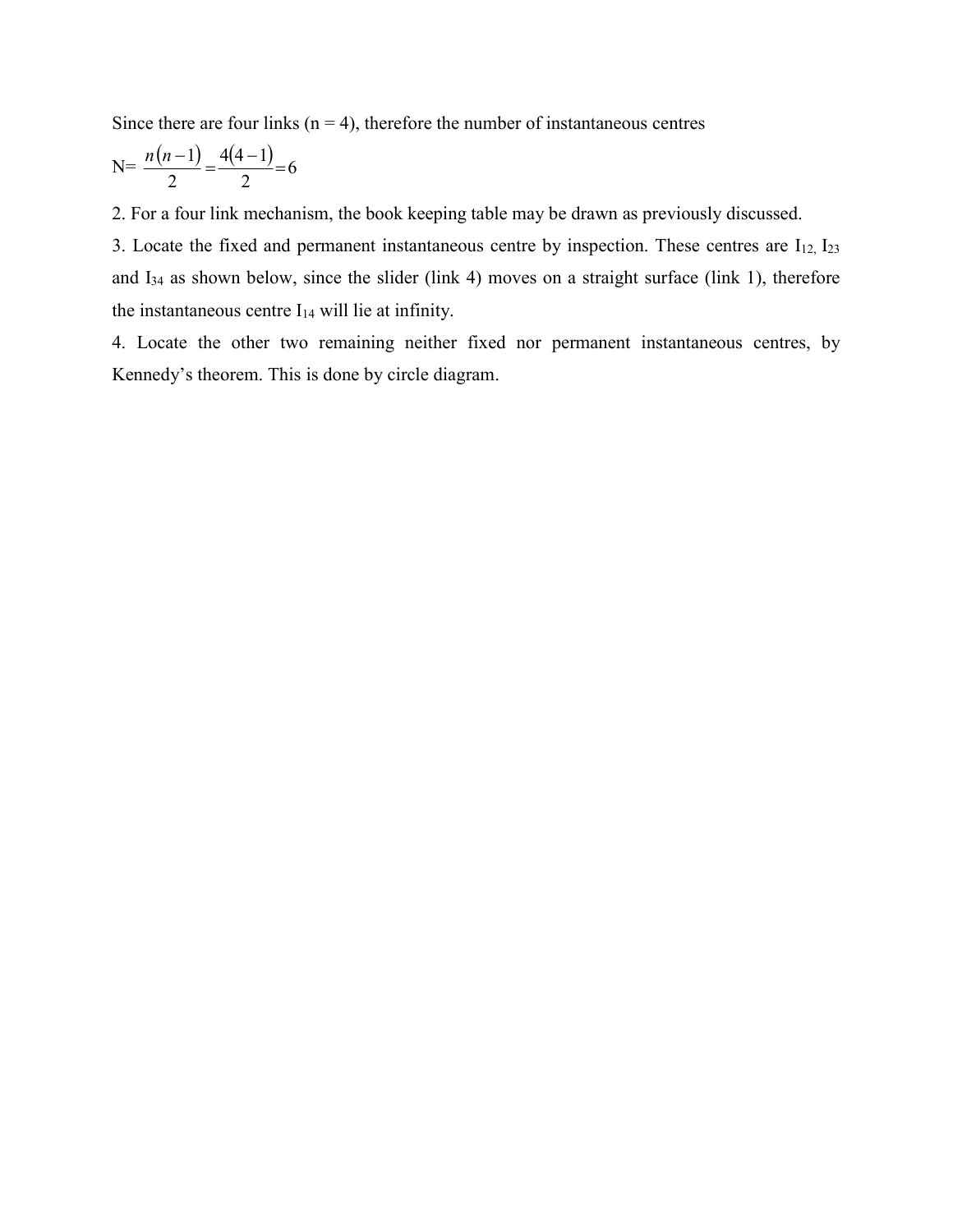# 5. Continue as previously discussed.



By measurement, we find that

 $I_{13}A = 460$ mm = 0.46m, and  $I_{13}B = 560$ mm = 0.56m.

- 1. Velocity of the slider A
	- Let  $V_A$  = velocity of the slider A

We know that

$$
\frac{V_a}{I_{13A}} = \frac{V_B}{I_{13}B} \text{ or } V_A = V_B x \frac{I_{13}A}{I_{13}B}
$$

$$
\frac{1 \times 0.46}{0.56}
$$
  
= 0.82 m/s.

2. Angular velocity of the connecting rod AB

let  $\omega_{AB}$  = Angular velocity of the connecting and AB. From,

$$
\frac{V_A}{I_{13}A} = \frac{V_B}{I_{13}B} = \omega AB
$$
  

$$
\omega_{AB} = \frac{V_B}{I_{13}B} = \frac{1}{0.56}
$$
  
= 1.78 rad / s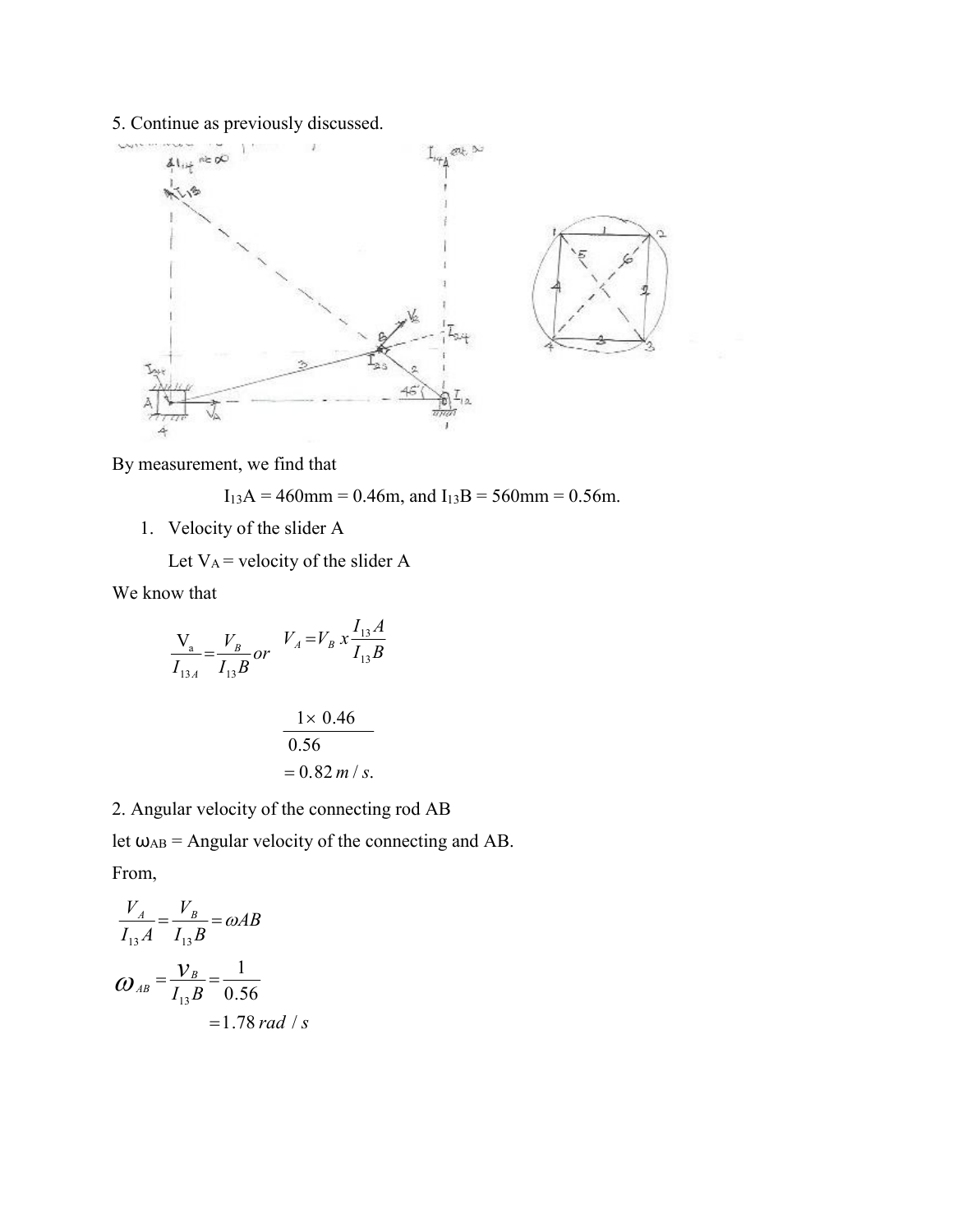### **Example 3**

A mechanism as shown below has the following dimensions:  $OA = 200$ mm,  $AB = 1.5$ , BC =600mm;  $CD = 500$ mm and  $BE = 400$ mm.

Locate the instantaneous centres. If the crank OA rotates Uniformly at 120 r.p.m clockwise, find

- a. The velocity of B, C and D
- b. The angular velocity of the link, AB, BC, and CD.



## **Solution**

$$
N_{oA} = 120 \text{ r.p.m or } \omega_{0A} = \frac{2\pi \times 120}{60} = 12.57 \text{ rad/s}.
$$

Since the length of crank  $OA = 200$ mm = 0.2m, therefore linear velocity of crank  $OA$ 

$$
V_{oA} = V_{A} = \omega_{oA} x \text{ OA} = 12.57x \text{ O.2}
$$
  
2.514 m/s.

Location of instantaneous centres

- 1. Since  $n = 6, N = 15$
- 2. Make a list of the instantaneous centres in a mechanism. Since the mechanism has 15 instantaneous centres, therefore these centres are listed in the book keeping table.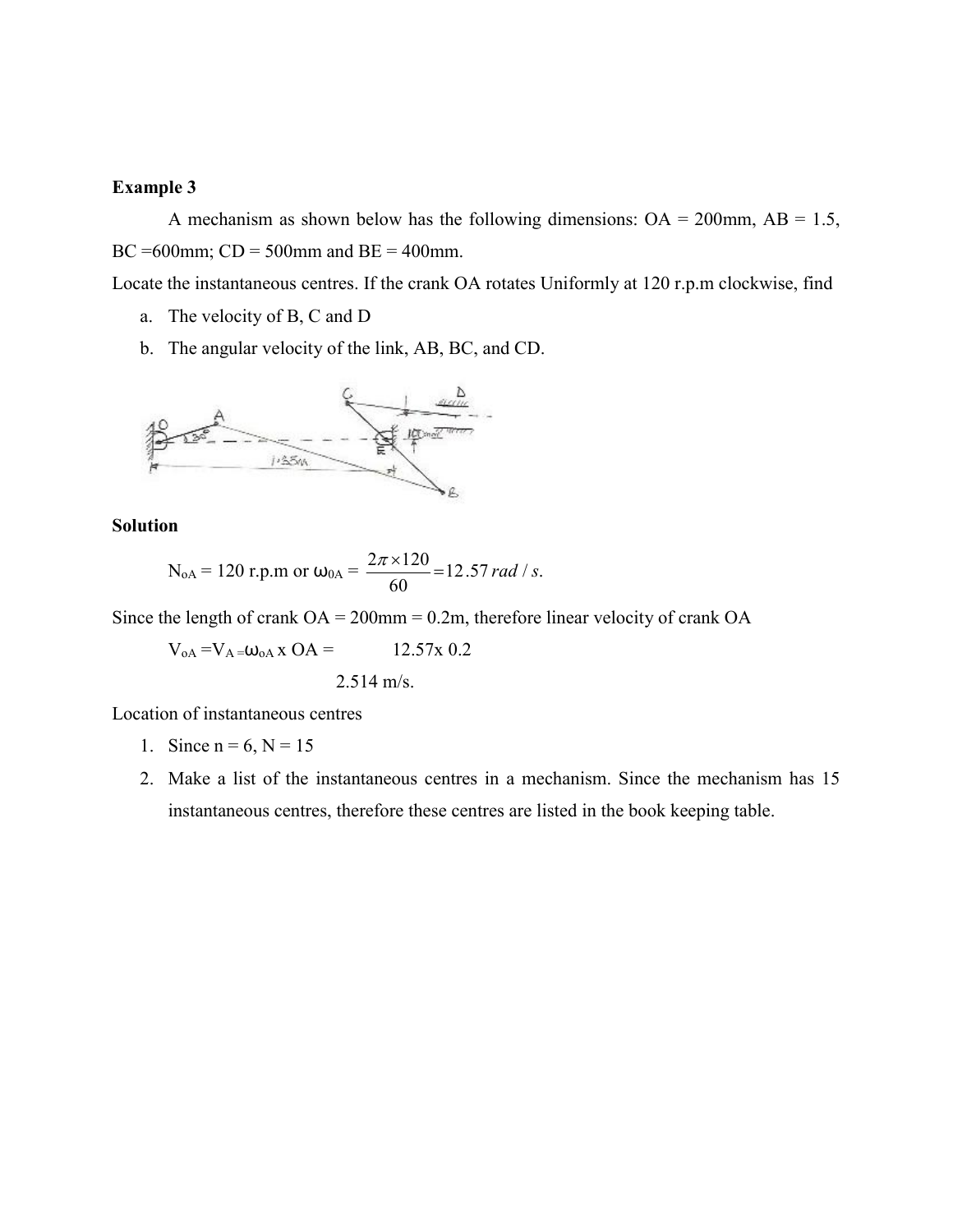

| Links         |    |    |    |    |    | h |
|---------------|----|----|----|----|----|---|
| Instantaneous | 12 | 23 | 34 | 45 | 56 |   |
| Centre        | 13 | 24 | 35 | 46 |    |   |
| 15 in numbers | 14 | 25 | 36 |    |    |   |
|               | 15 | 26 |    |    |    |   |
|               | 16 |    |    |    |    |   |

- 3. Locate the fixed and permanent instantaneous centre by inspection. These centres are  $I_{12}$ ,  $I_{23}$ ,  $I_{34}$ ,  $I_{45}$ ,  $I_{16}$  and  $I_{14}$  as shown above
- 4. Locate the remaining neither fixed nor permanent instantaneous centres by Kennedy's theorem. Draw a circle and mark points equal to the number of links such as 1,2,3,4,5 and 6 as 14 to indicate the centre  $I_{12}$ ,  $I_{23}$ ,  $I_{34}$ ,  $I_{45}$ ,  $I_{56}$  and  $I_{14}$  respectively (see fig. below)



5. Joint point 2 to 4 by a dotted line to form the triangles 124 and 234. The side 2 4, common to both triangles, is responsible for completing the two triangles. Therefore the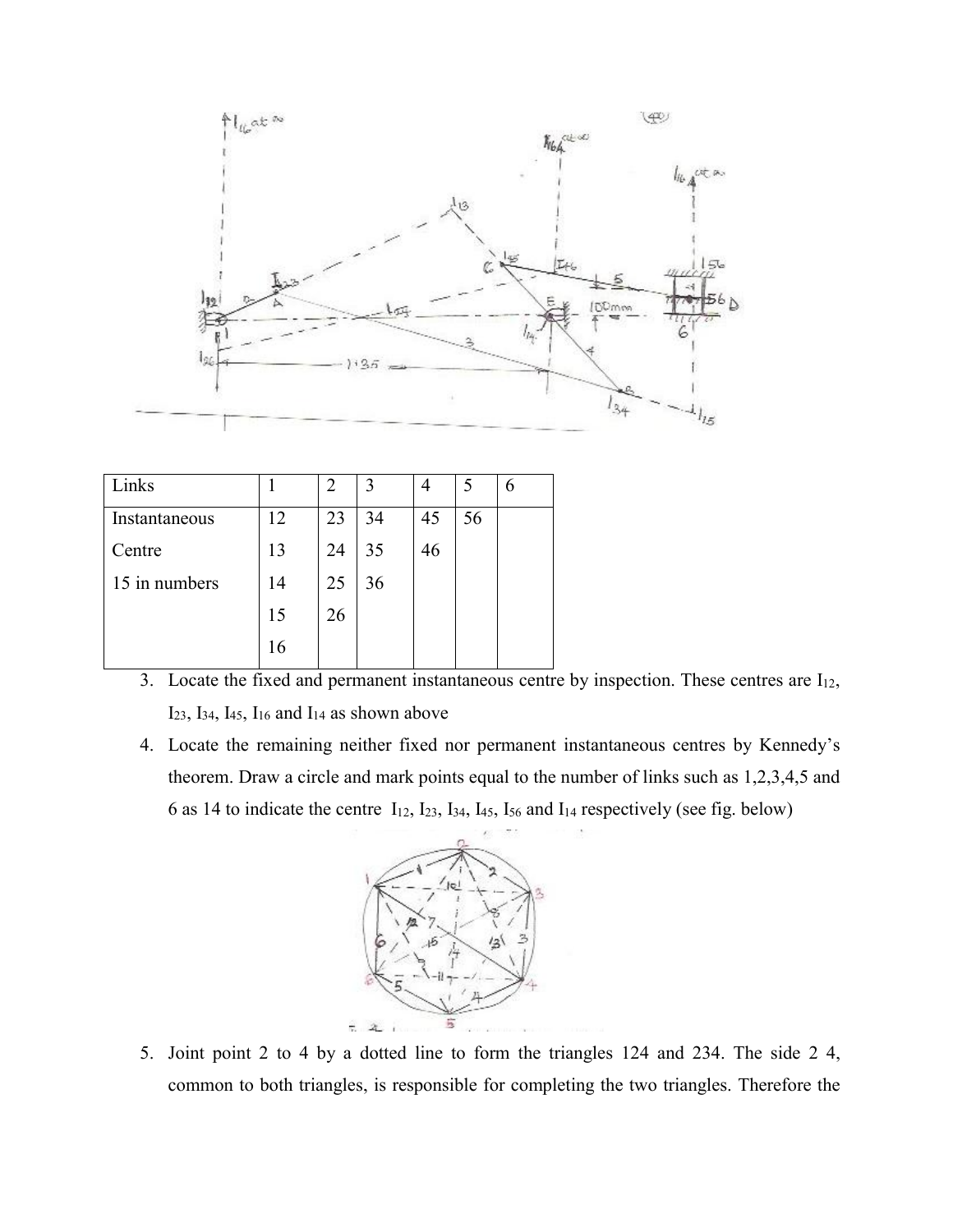instantaneous centre  $I_{24}$  lies on the intersection of  $I_{12}$   $I_{14}$  and  $I_{23}$   $I_{34}$  produced if necessary. Thus centre  $I_{24}$  is located. Mark number 8 on the dotted line 24 (because seven centres have already been located)

- 6. Now join point 1 to 5 by a dotted line to form the triangle 1 4 5 and 1 5 6. The side 1 5, common to both triangle, is responsible for completing the two triangles. Therefore the instantaneous centres  $I_{15}$  lies on the intersection of  $I_{15}$  is located. Mark number 9 on the dotted line 15.
- 7. Join point 1 to 3, …… for No 10
- 8. Join point 4 to 6 …… for No 11
- 9. Join point 2 to 6 ……for No 12
- 10. Similarly, the 13th, 14th and 15th instantaneous centres (i.e. I35, I25 and I36) may be located by joining the point 3 to 5, 2 to 5 and 3 to 6 respectively.

By measurement, we find that

 $I_{13} A = 840$ mm = 0.84m,  $I_{13}B = 107$ mm = 1.07m;  $I_{14}B = 400$ mm = 0.4m

 $I_{14}C = 200$ mm = 0.2m;  $I_{15}C = 740$ mm = 0.74m;  $I_{15}D = 500$ mm = 0.5.

### **a) Velocity of Points B, C, and D**

Let  $V_B$ ,  $V_C$  and  $V_D$  = velocity of the point B, C and D respectively

$$
\frac{V_A}{I_{13}A} = \frac{V_B}{I_{13}B}
$$
  
\n
$$
V_B = \frac{V_A}{I_{13}A} x I_{13}B = \frac{2.514}{0.84}
$$
  
\n= 3.2*mls*

Again

$$
\frac{V_B}{I_{14}B} = \frac{V_c}{I_{14}C}
$$
  
\n
$$
V_C = \frac{V_B}{I_{14}B} \times I_{14}C = \frac{3.2}{0.4} \times 0.2
$$
  
\n=1.6*mls*

Similarly,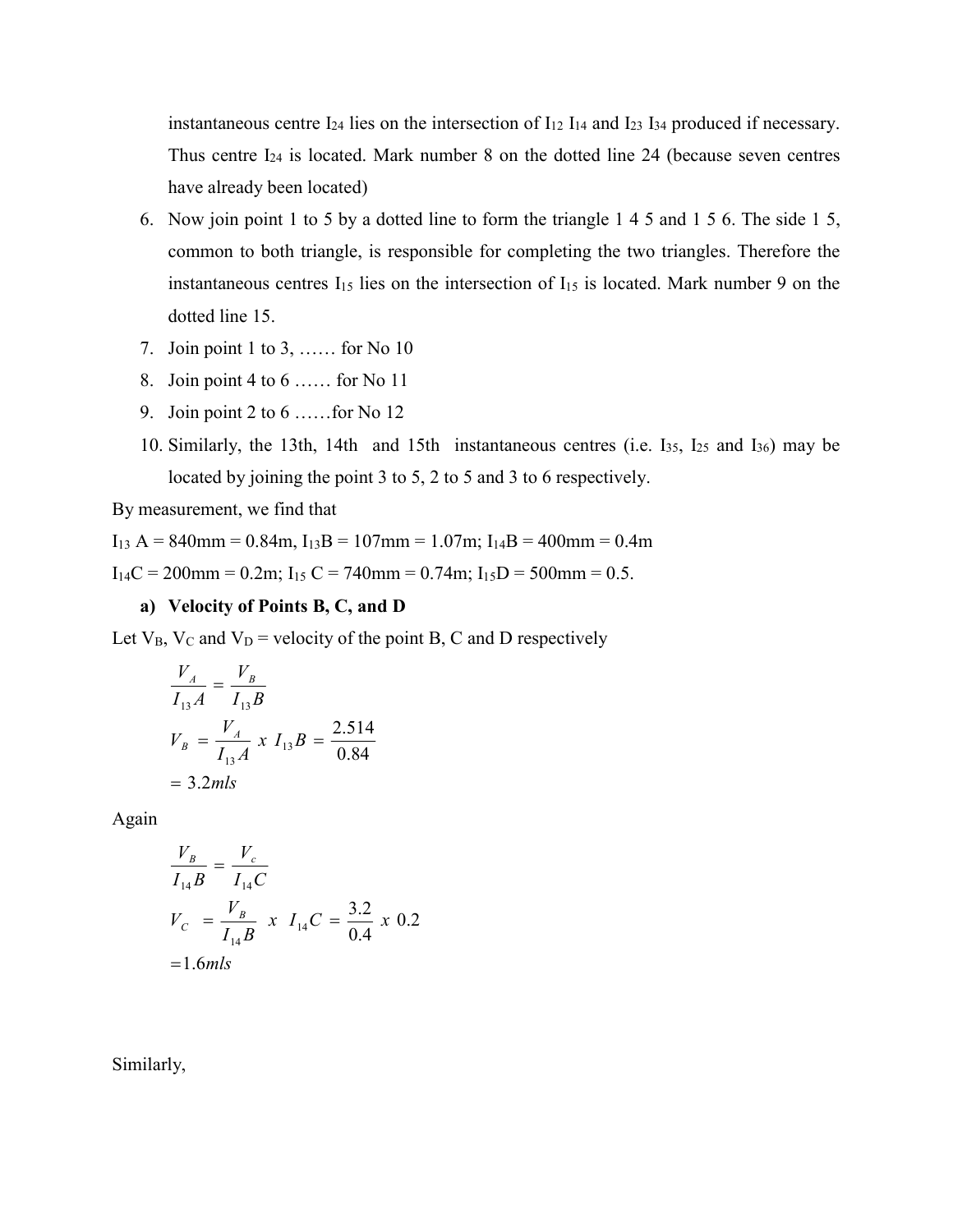$$
\frac{V_C}{I_{15}C} = \frac{V_D}{I_{13}D}
$$
  
\n
$$
V_C = \frac{V_D}{I_{15}C} \times I_5D = \frac{1.6}{0.74} \times 0.5
$$
  
\n= 1.08*mls*

2. Angular velocity of the link AB, BC and CD

Let  $\omega_{AB}$ ,  $\omega_{AC}$  and  $\omega_{CD}$  = Angular velocity of the links AB, BC, and CD reporting

$$
\omega_{AB} = \frac{V_A}{I_{13}A} = \frac{2.514}{0.84} = 2.99 rad/s
$$

$$
\omega_{BC} = \frac{V_B}{I_{14}B} = \frac{3.2}{0.4} = 8 rad/s
$$

$$
\omega_{CD} = \frac{V_C}{I_{15}C} = \frac{1.6}{0.74} = 2.16 rad/s
$$

## **Velocity in mechanism (relative velocity method)**

## **Motion of a Link**

Consider two point A and B or a rigid link AB as shown in fig. 2.7(a), let one of the extremities (B) of the link move relative to A, in a clockwise direction. Since the distance from A to B remains the same, therefore there can be no relative motion between A and B, along the line AB. It is this obvious, that the relative motion of B with respect to A must be perpendicular to AB.



Hence, velocity of any point on a link with respect to another point on the same link is always perpendicular to the line joining these points on the configuration (or space) Diagram.

The relative velocity of B with respect to A (i.e.  $V_{BA}$ ) is represented by the vector ab and is perpendicular to the line AB as shown in fig. 2.7(b)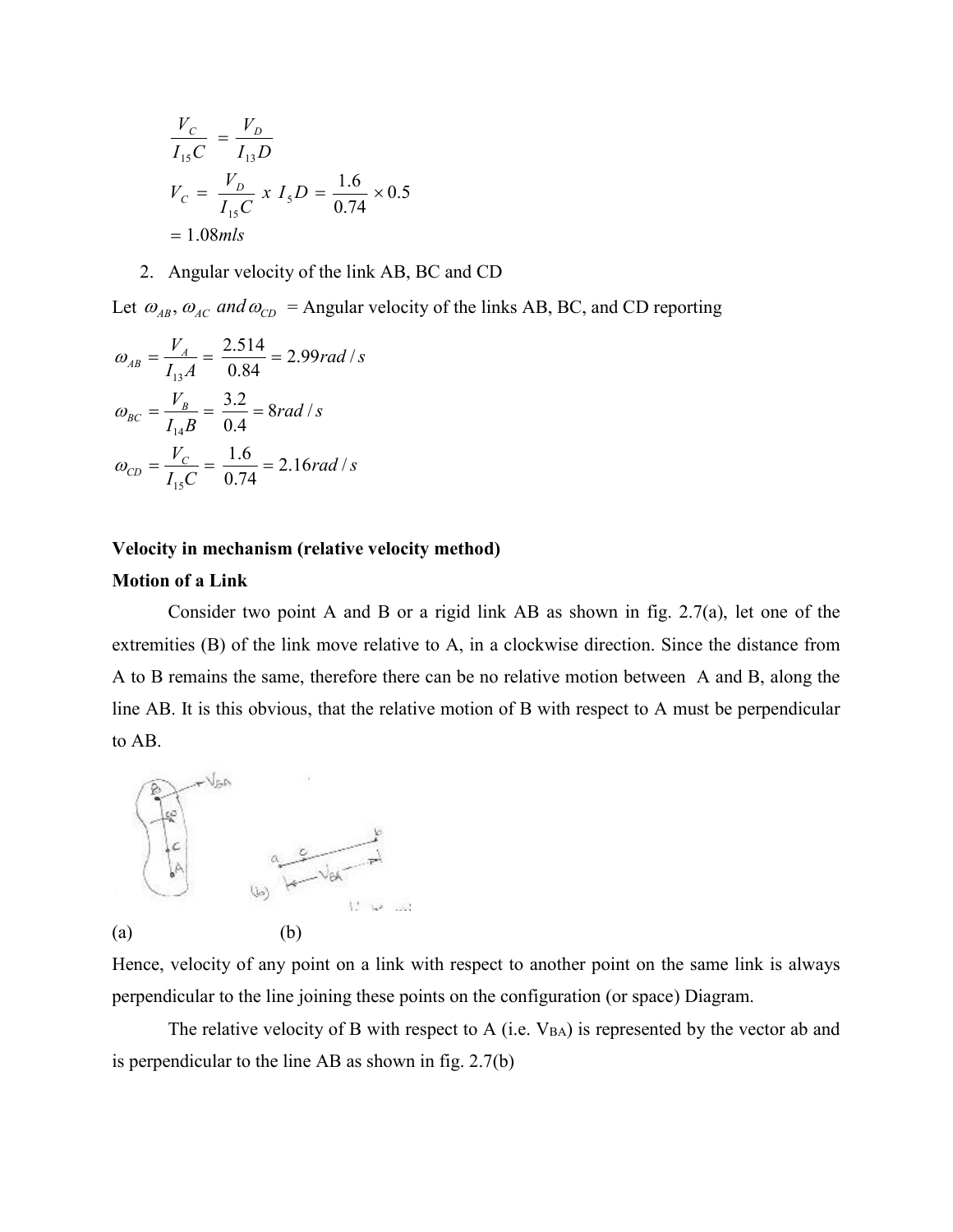Let  $\omega$  = Angular velocity of the link AB about A.

We know that the velocity of any point B with respect to A.

VBA = *ab* .*AB* .......... .......... ....... (*i*)

Similarly, the velocity of any point C on AB with respect to A

$$
V_{CA} = ac = \omega . AC \dots \dots \dots \dots \dots \dots \dots \dots (ii)
$$

From equation (i) and (ii).

$$
\frac{V_{CA}}{V_{BA}} = \frac{\overline{ac}}{\overline{ab}} = \frac{\omega . AC}{\omega . AB} = \frac{AC}{AB}
$$

### **Velocity of a point on a link by relative velocity method**

Consider two points A and B on a link as shown in fig 2.8(a). Let the absolute velocity of the point A ie. VA is known in magnitude and direction and the absolute velocity of the point B ie. V<sub>B</sub> is known in direction only. Then the velocity of B may be determined by drawing the velocity diagram as shown in fig. 2.8(b).



The velocity diagram is drawn as follows:

- 1. Take some convenient point O, known as pole
- 2. Through O, draw Oa parallel and equal to  $V_A$ , to some suitable scale
- 3. Through a, draw a line perpendicular to AB of fig. 2.8(a). this line will represent the velocity B with respect to  $A$ , i.e,  $V_{BA}$ .
- 4. Through O, draw a line parallel to  $V_B$  intersecting the line of  $V_{BA}$  at b.
- 5. Measure ob, which gives the required velocity of point  $B(V_B)$ , to the scale.

**Note:**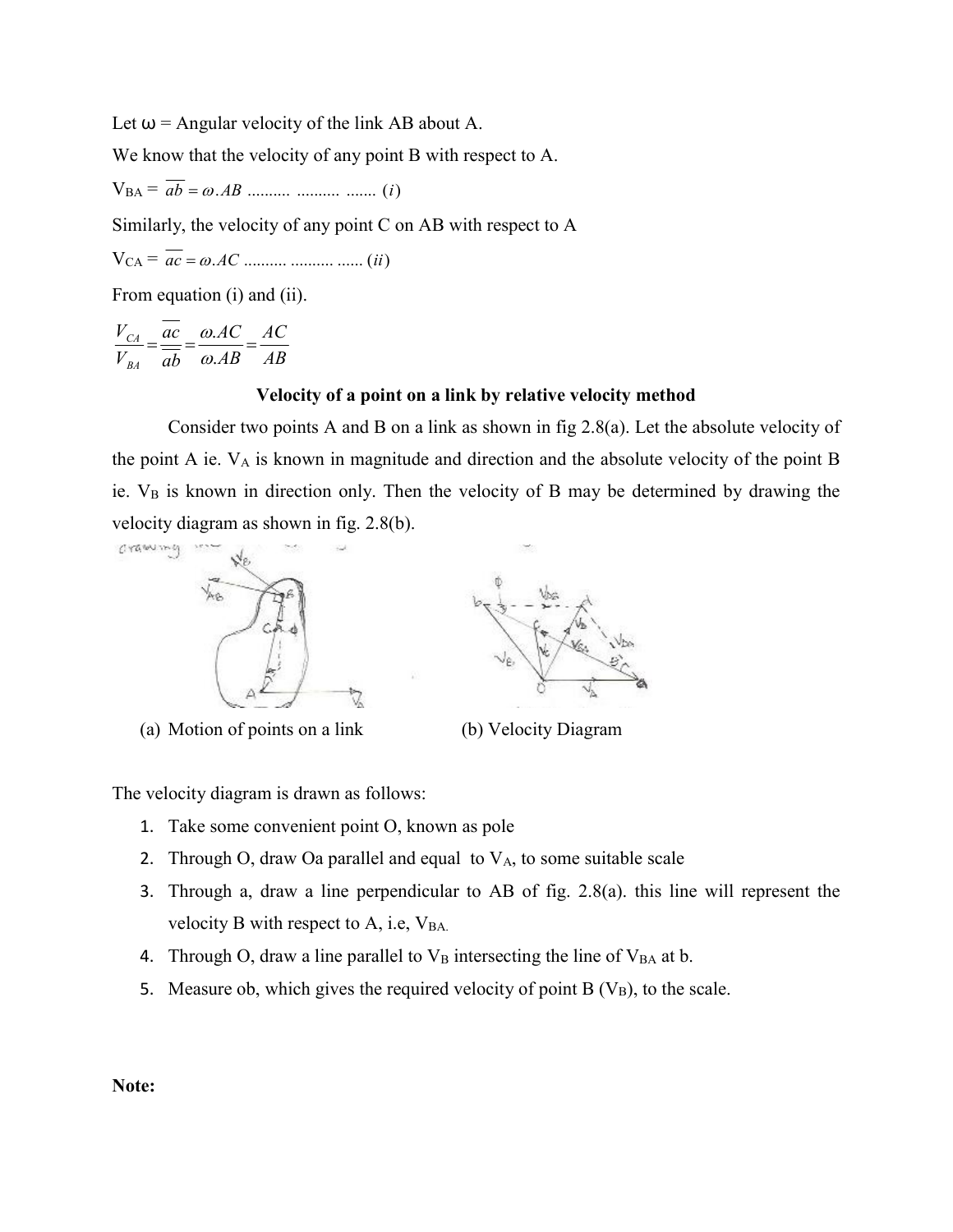- 1. The vector ab which represents the velocity of B with respect to A  $(V_{BA})$  is known as velocity of image of the link AB.
- 2. The absolute velocity of any point C on AB may be determined by dividing vector ab at c in the same ratio as C divides AB. In other words

$$
\frac{ac}{ab} = \frac{AC}{AB}
$$

- 3. The absolute velocity of any other point D outside AB as shown in fig. 2.8(a), may also be obtained by completing the velocity triangle abd and similar to triangle ABD, as shown in fig.  $2.8(b)$ .
- 4. The angular velocity of the link AB may be found by dividing relative velocity of B with respect to A (i.e. BA) by the length of link AB. Mathematically, angular velocity of the link AB.

$$
\omega_{AB} = \frac{V_{BA}}{AB} = \frac{ab}{AB}
$$

# **Velocities in slider crank mechanism**

A slider crank mechanism is shown in fig. 2.9(a). The slider is attached to the connecting rod AB. Let the radius of crank OB be r and let it rotates in a clockwise direction, about the point O with uniform angular velocity W rad/s. therefore the velocity of B i.e  $V_B$  is known in magnitude and direction. The slider reciprocates along the line of stroke A0.



**(a) Slider Crank Mechanism (b) Velocity Diagram**

**Rubbing velocity at a pin joint**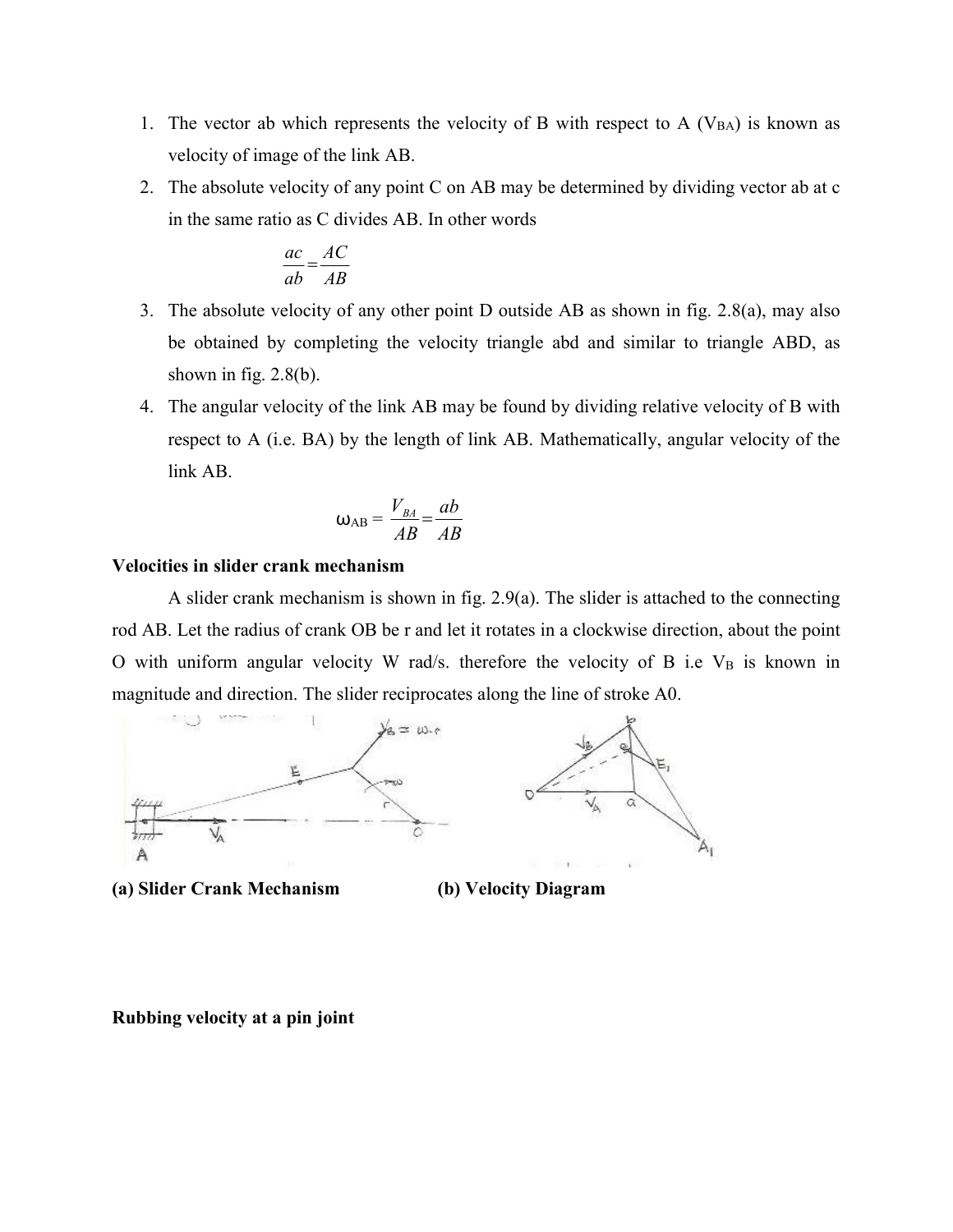The links in a mechanism are mostly connected by means of pin joints. The rubbing velocity is defined as the algebraic sum between the angular velocities of the two links which are connected by pin joints, multiplied by the radius of the pin.

Consider two links OA and 0B connected by means of pin joints O as shown in fig. 2.10



According to the definition,

Rubbing velocity at the pin joint o

 $= (\omega_{1-\omega_{2}})$ r, if the links move in the same direction

 $= (\omega_{1 + \omega_{2}})$ r, if the links move in the opposite direction.

### **Note:**

When the pin connects one sliding member and other turning member; the angular velocity of the sliding member is zero. In such cases

Rubbing velocity at the pin joint =  $\omega$ .r

## **Example 1**

In a four bar chain ABCD, AD is fixed and is 150mm long. The crank AB is 40mm long and rotates at 120 r.p.m clockwise, while the link CD = 80mm Oscillates about D. Bc and AD are of equal length. Find the angular velocity of CD when angle  $BAD=60^0$ .

## **Solution**

$$
N_{BA} = 120 \text{ r.p.m}, \omega_{BA} = \frac{2\pi X 120}{60} = 12.568 \text{ rad/s}
$$

The length of crank  $AB = 40$ mm = 0.04m, therefore velocity B with respect to A or velocity of B (since A is a fixed point).

 $V_{BA} = V_B = \omega_{BA} x AB = 12.568 x 0.04$  $= 0.503$ mls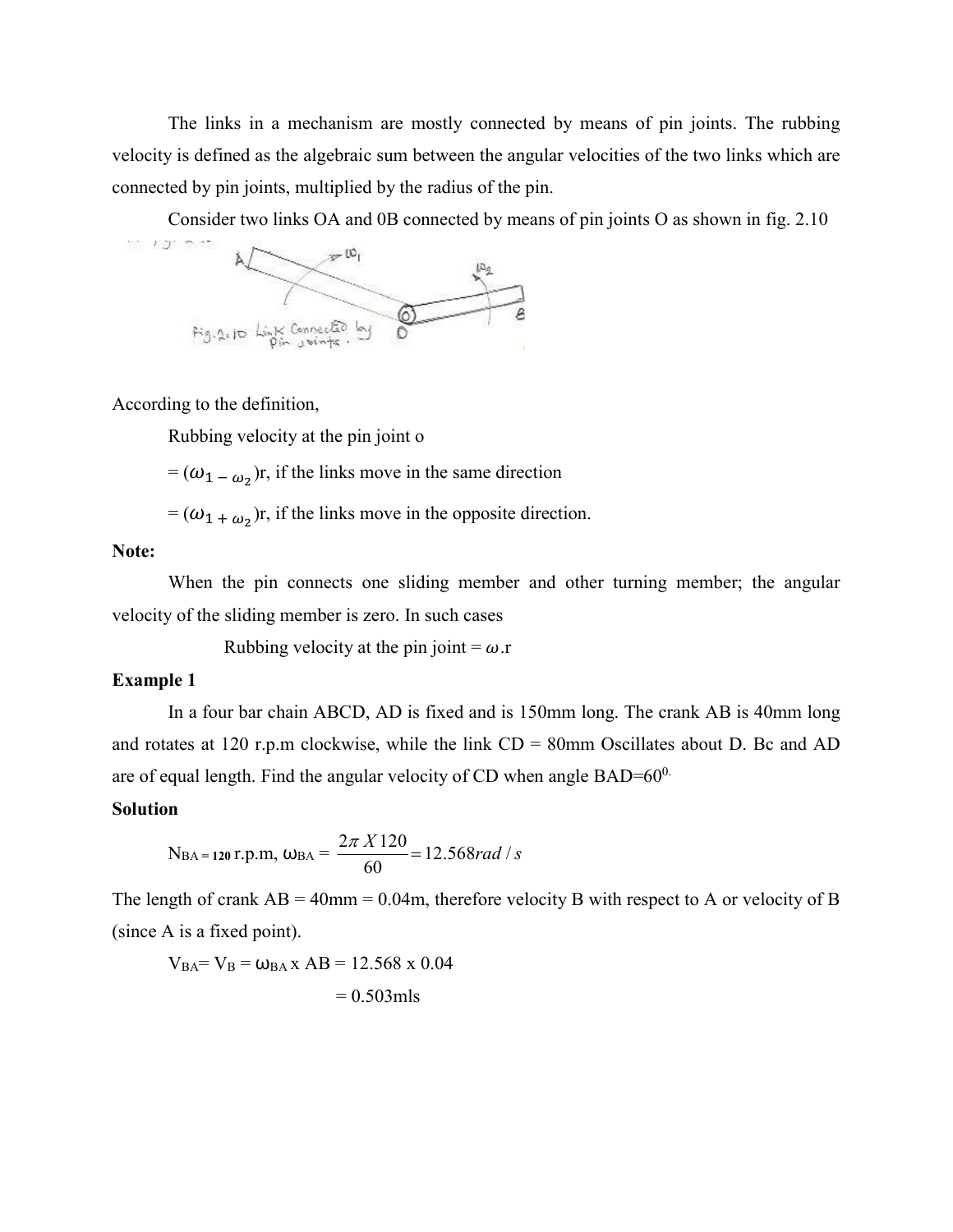

First of all, draw the space diagram to some suitable scale, as shown in fig. 2.11(a) above and the velocity diagram, as shown in fig 2.11(b) as discussed below.

1. Since the link AD is fixed, therefore point a and d are taken as one point in the velocity diagram. Draw vector ab perpendicular to BA, to some suitable scale, to represent the velocity B with respect to A or simply velocity of B (ie.  $V_{BA}$  or  $V_B$ ) such that

Vector ab =  $V_{BA}$  =  $V_B$  = 0.503 mls

2. Now from point b, draw vector bc perpendicular to CB to represent the velocity of C with respect to B (ie.  $V_{CB}$ ) and from point d, draw vector dc perpendicular to CD to represent the velocity of C with respect to D or simply velocity of C (i.e.  $V_{CD}$  or  $V_C$ ). The vector bc and dc intersect at C.

By measurement, we find that

 $V_{CD} = V_C$  = vector dc = 0.385mls

We know that,  $CD = 80$ mm =  $0.08$ m

-: Angular velocity of link CD,

$$
W_{CD} = \frac{V_{CD}}{DC} = \frac{0.385}{0.08}
$$
  
= 4.8 rad/s. (clockwise about D)

**Example 2:** The crank and connecting rod of a theoretical steam engine are 0.5m and 2m long respectively, the crank makes 180r.p.m in the clockwise direction. When it has turned 45<sup>0</sup> from the inner dead centre position, determine:

- a. Velocity of piston
- b. Angular velocity of connecting rod.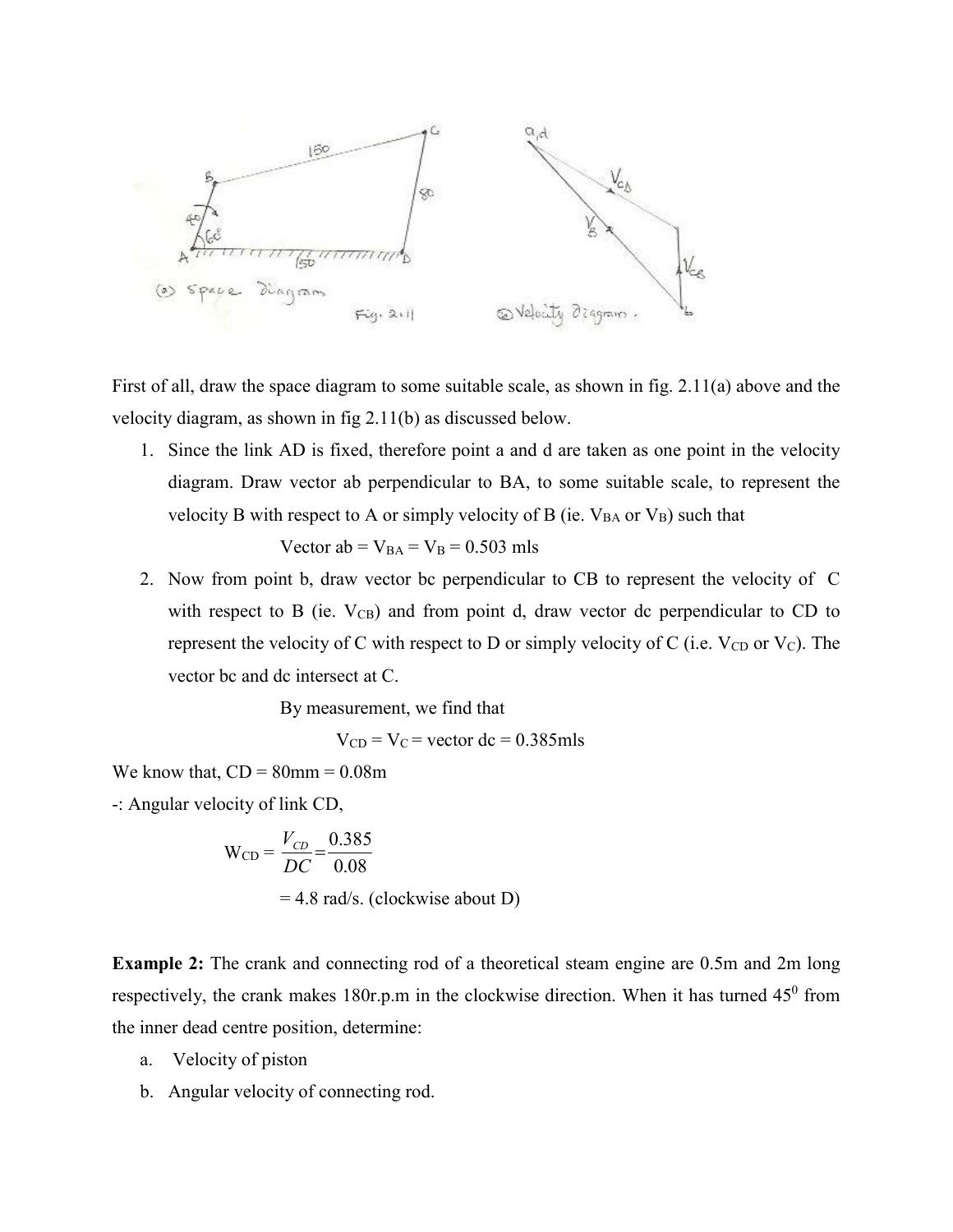- c. Velocity of point E on the connecting rod 1.5m from the gudgeon pin
- d. Velocity of rubbing at the pins of the crank shaft, crank and crosshead when the diameters of their pins are 50mm, 60mm and 30mm respectively.
- e. Position and linear velocity of any point G on the connecting rod which has the least velocity relative to crank shaft.

# **Solution**

Given: N<sub>B0</sub> = 180 r.p.m or W<sub>B0</sub> =  $\frac{2\pi 180}{60}$  = 18.852*rad* /*s* 60  $\frac{2\pi 180}{60}$  =

Since the crank length  $OB = 0.5$ m therefore linear velocity of B with respect to 0 or velocity of B (because o is a fixed point).

$$
V_{B0} = V_B = \t\t B0 \times 0B
$$
  
18.852 x 0.5  
9.426mls

### **a. Velocity of piston**

First of all, draw the space diagram, to some suitable scale. Also the velocity diagram as discussed below.

i. Draw vector ob perpendicular to B0, to some suitable scale, to represent the velocity of B with respect to 0 or velocity of B such that

Vector  $0b = V_{B0} = V_B = 9.426$  mls.

ii. From point b, draw vector bp perpendicular to Bp to represent velocity of p with respect to B (ie. VPB) and from point 0, draw vector op parallel to op parallel to po to represent velocity of p with respect to O (ie.  $V_{po}$  or simply  $V_p$ ). The vector bp and op intersect at point p.



# **Space diagram**

#### **b. Angular Velocity of connecting rod**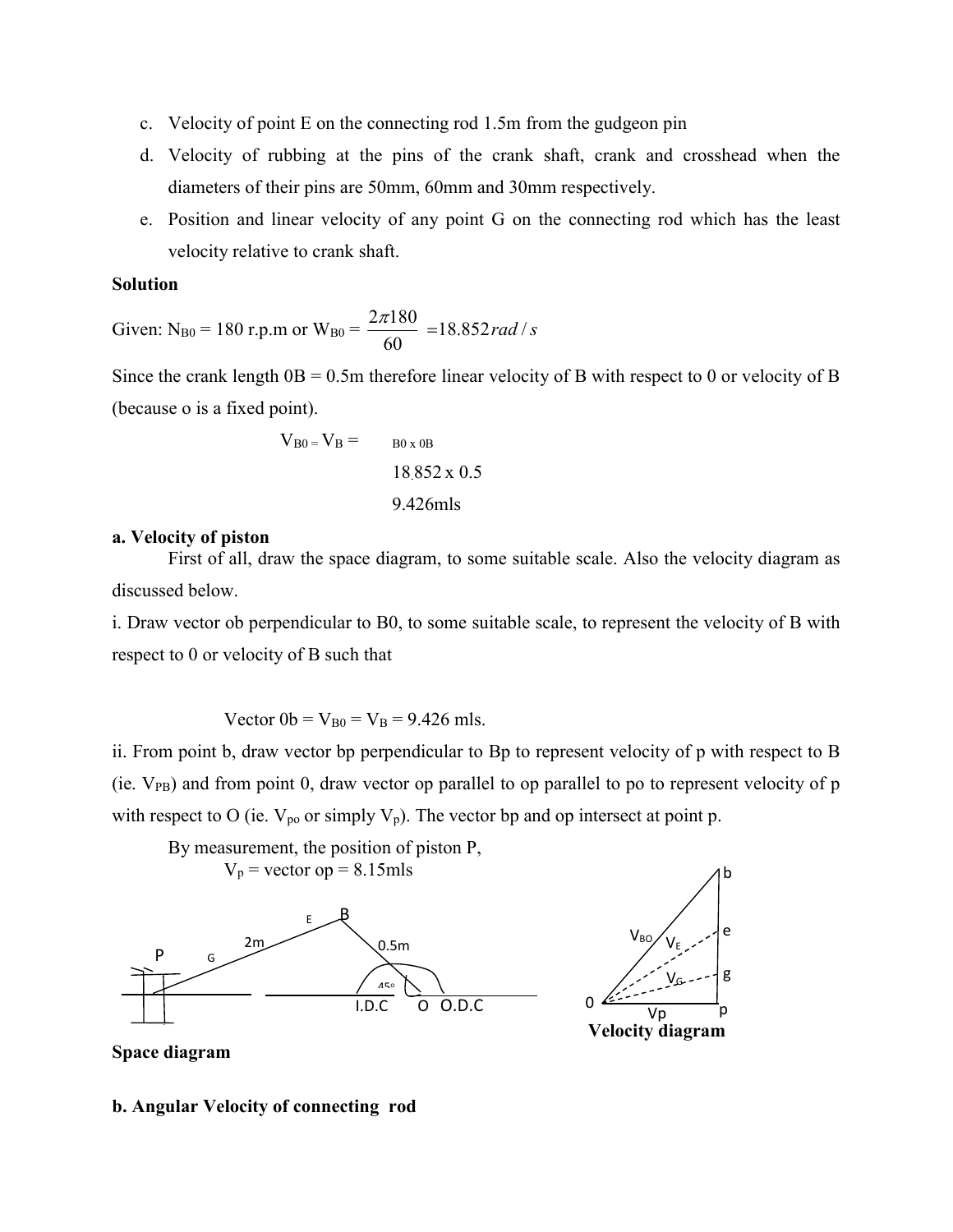From the velocity diagram, the velocity of P with respect to B,

$$
V_{PB}
$$
 = Vector bp = 6.8mls

Since the length of connecting rod PB is 2m, therefore angular velocity of the connecting rod

$$
\omega_{\rm PB} = \frac{V_B}{PB} = \frac{6.8}{2} = 3.4 \, rad / s
$$

# **c. Velocity of point E on the connecting rod**

By measurement, velocity of point E.

$$
VE = vector
$$
oe = 8.5 mls

Or

*Bp*  $\int$ *or*  $be = \frac{BE \times bp}{p}$ *bp be Bp*  $\frac{BE}{B} = \frac{be}{b}$  or be=

# **d. Velocity of rubbing**

Diameter of crank shaft pin 0,

 $d_0 = 50$ mm =  $0.05$ m

Diameter of crank – pin at B,

 $dp = 60$ mm = 0.06m

And diameter of cross – head pin,

 $d_c = 30$ mm = 0.03m

Velocity of rubbing at the pin of crank shaft

$$
= \frac{d_o}{2} \times \omega_{BO} = \frac{0.05}{2} \times 18.85
$$

$$
= 0.47 \text{mls}
$$

Velocity of rubbing at the pin of crank

$$
\frac{d_{\scriptscriptstyle B}}{2}(\omega_{\scriptscriptstyle B0}+\omega_{\scriptscriptstyle PB})=\frac{0.06}{2}(18.85+3.4)=0.47m/s
$$

 $\ldots$   $(\omega_{\text{BO}})$  is clockwise and  $\omega_{\text{PB}}$  is anticlockwise)

Velocity of rubbing at the cross-head

$$
= \frac{d_c^c}{2} x \omega_{PB} = \frac{0.03}{2} x 3.4 = 0.051 mls
$$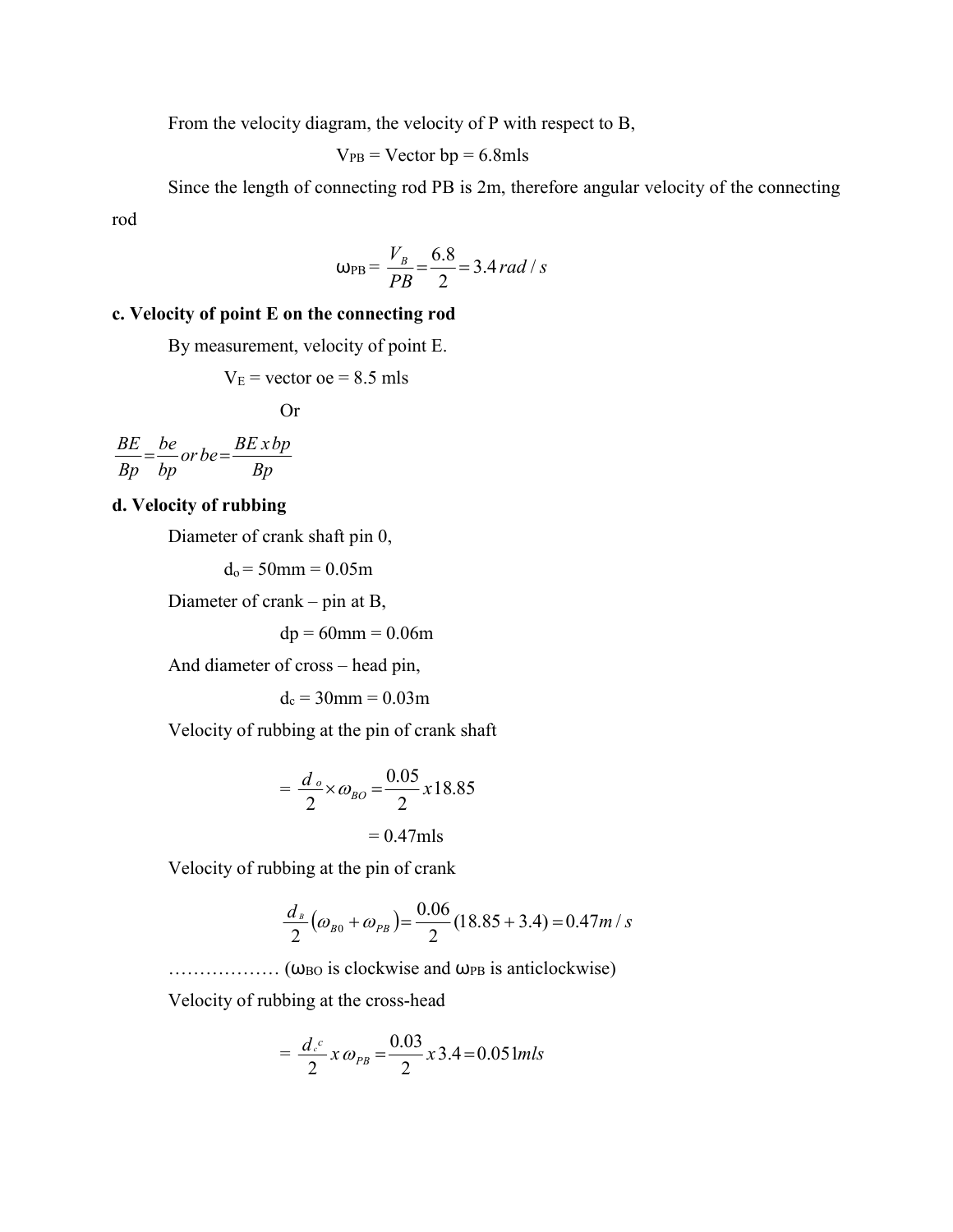**e.** The position of point G on the connecting rod which has the least velocity relative to crank shaft is determined by drawing perpendicular from o to vector bp. Since the length of og will be the least, therefore the point g represents the required position of G on the connecting rod.

By measurement,

Vector 
$$
bg = 5 \, \text{m/s}
$$

The position of point G on the connecting rod is obtained as follows

$$
\frac{bg}{bp} = \frac{BG}{Bp}
$$
  
 
$$
BG = \frac{bg}{bp} \times Bp
$$
  
 
$$
= \frac{5}{6.8} \times 2
$$
  
 
$$
= 1.47m
$$

#### **Assignment**

1. The Crank OA of the engine Mechanism as shown below rotates at 3600rev/min anticlockwise. OA =100mm, and the connecting rod AB is 200mm long. Find (a) the piston velocity (b) the angular velocity of AB (c) the velocity of point C on the rod 50mm from A.



2. The figure below shows a four-bar mechanism OABQ with a link CD attached to C the mid-point of AB. The end D of link CD is constrained to move vertically. OA=1m, AB=1.6m, QB=1.2m, OQ=2.4m and CD=2m. For he position shown, the angular velocity of Crank OA is 60 rev/min clockwise; find (a) the velocity of D (b) the angular velocity of CD; (c) the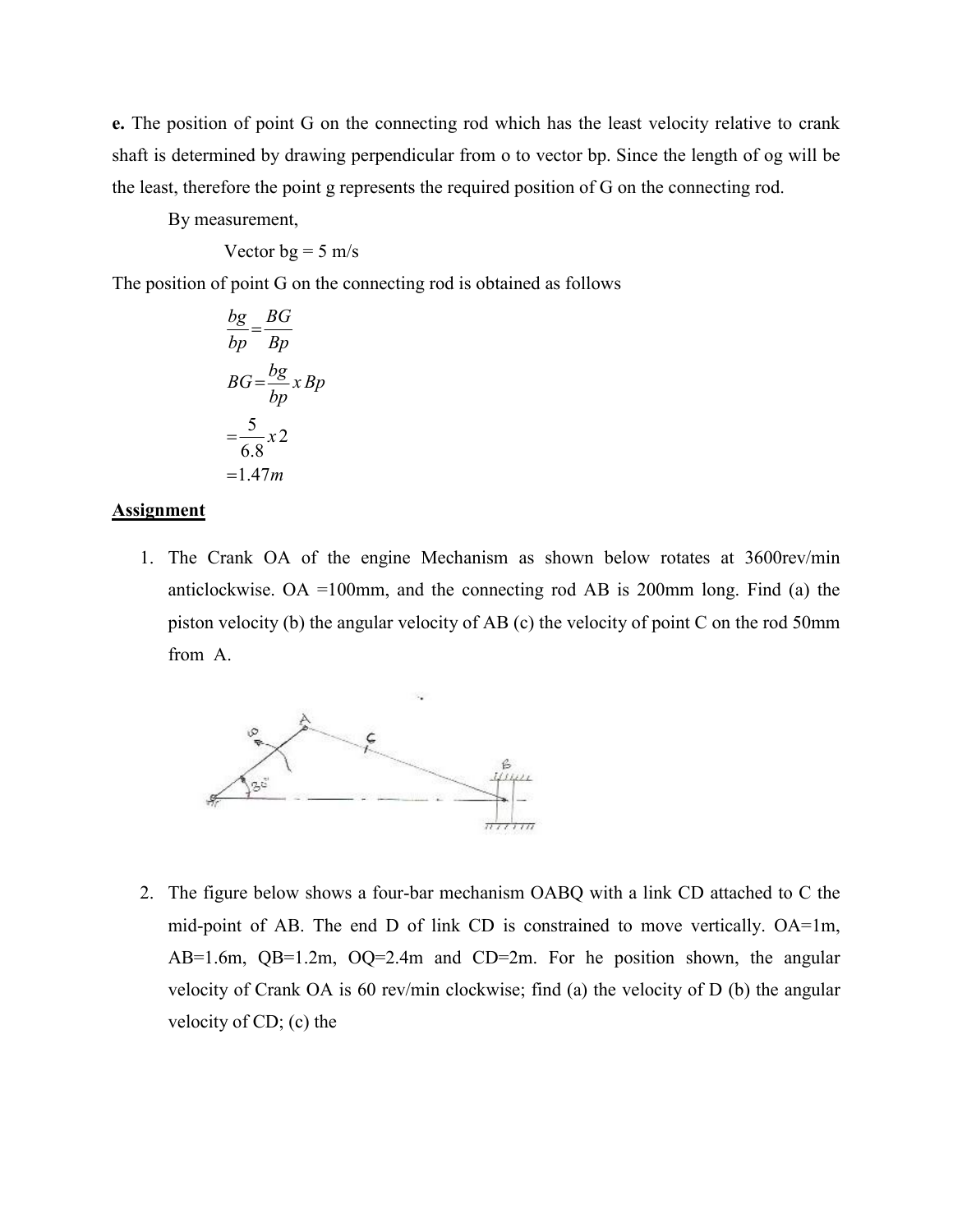

# **Acceleration in Mechanism**

### **Acceleration Diagram for a link**

Consider two points A and B on a rigid link in the fig 2.13 below. Let the point B moves with respect to A, with an angular velocity of  $\omega$  rad/s and let  $\alpha$  rad/s<sup>2</sup> be the angular acceleration of the link AB.



1. The centripetal or radial component of the acceleration of B with respect to A  $a^1BA = \omega^2$  *x length of link*  $AB = \omega^2 x$   $AB = V^2_{BA}$  / BA

This radial component of acceleration acts perpendicular to the velocity  $V_{BA}$ , In other words, it acts parallel to the link AB

2. The tangential component of the acceleration of B with respect to A,

 $= \alpha \times AB$  $a^1BA = \alpha \times Length$  *of the Link AB*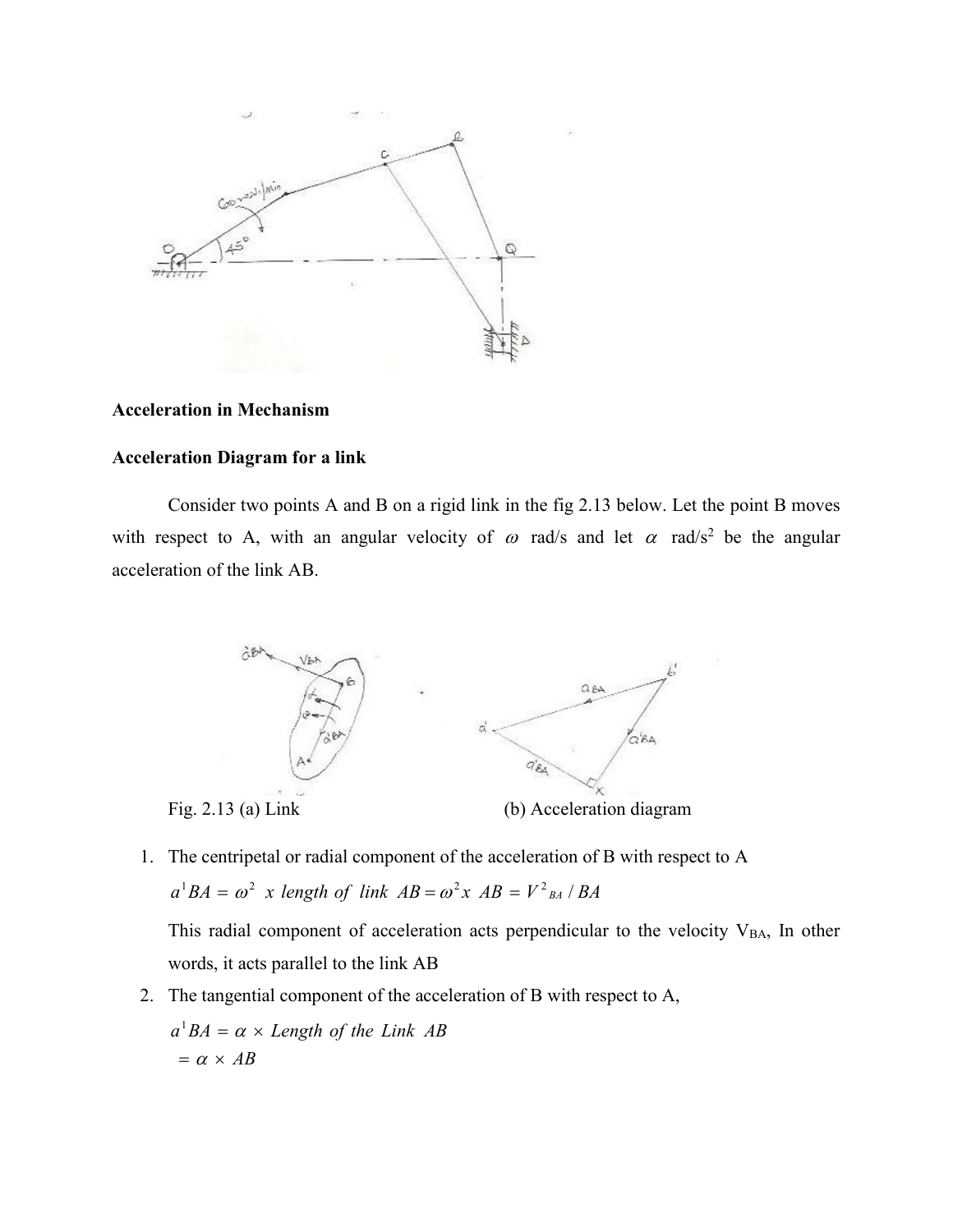This tangential component of acceleration acts parallel to the velocity  $V_{BA}$ . In other words it acts perpendicular to the link AB.



**Acceleration of a point on a Link** 

Consider two points A and B on the rigid link, as shown in Fig. 2.14(a)

Let the acceleration of the point A i.e.  $a<sub>A</sub>$  is known in magnitude and direction and the direction of path of B is given. The acceleration of the point B is determined in magnitude and direction by drawing the acceleration diagram as discussed below.

- 1. From any point  $o^1$ , draw vector  $o^1a^1$  parallel to the direction of absolute acceleration at point A i.e., aA to some suitable scale, as shown in fig. 2.14(b)
- 2. We know that the acceleration of B with respect to A i.e.  $a_{BA}$  has the following two components;
	- (i) Radial component of the acceleration of B with respect to A i.e.  $a_{BA}^{r}$  and
	- (ii) Tangential component of the acceleration B with respect to A i.e.  $a<sup>t</sup>BA$ . These two component are mutually perpendicular.
- 3. Draw vector  $a^1x$  parallel to the link AB (because radial component of the acceleration of B with respect to A will pass through AB), such that

Vector 
$$
a^1 x = a^1 BA = \frac{V^2_{BA}}{AB}
$$

Where,  $V_{BA}$  = Velocity of B with respect to A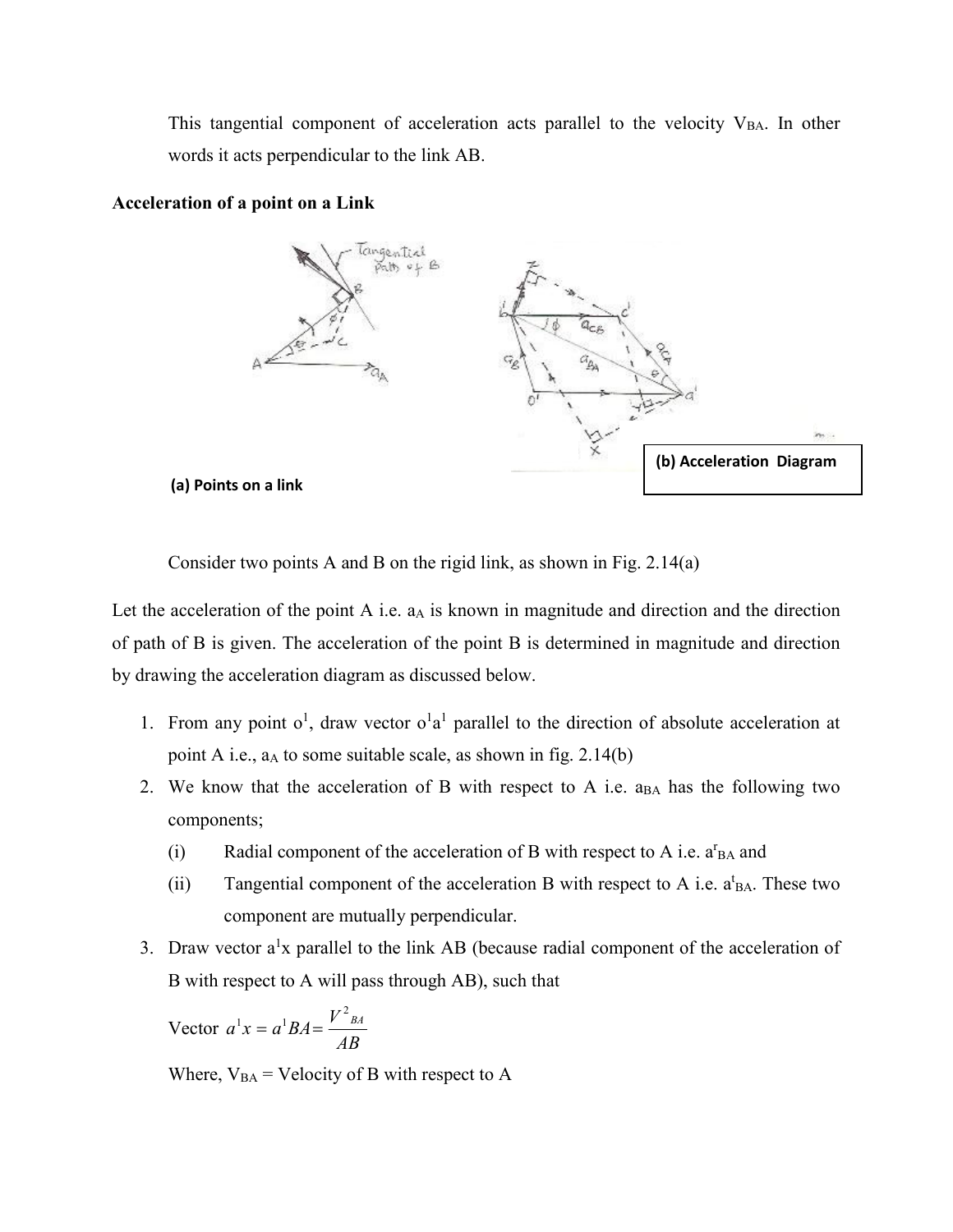Note: The value of  $V_{BA}$  may be obtained by drawing the velocity diagram as previously discussed.

- 4. From point x, draw vector  $xb<sup>1</sup>$  perpendicular to AB or vector  $a<sup>1</sup>x$  because tangential component of B with respect to A i.e.  $a^{t}BA$ , is perpendicular to radial component  $a^{r}BA$ ) and through  $o<sup>1</sup>$  draw a line parallel to the path of B to represent the absolute acceleration of B i.e. a<sub>B</sub>. The vector  $xb^1$  and  $o^1b^1$  intersect at  $b^1$ . Now the values of a<sub>B</sub> may be measured, to the scale
- 5. By joining the points  $a^1$  and  $b^1$  we may determine the total acceleration of B with respect to A i.e.  $a_{BA}$ . The vector  $a^1b^1$  is known as acceleration image of the link AB.
- 6. For any other point C on the link draw triangle  $a^1b^1c^1$  similar to triangle ABC. Now vector  $b<sup>1</sup>c<sup>1</sup>$  represent the acceleration of C with respect to A i.e. a<sub>CA</sub>. As mentioned earlier,  $a_{CB}$  and  $a_{CA}$  will each have two components as follows:
- (i) a<sub>CB</sub> has two components:  $a^{r}$ <sub>CB</sub> and  $a^{t}$ <sub>CB</sub> as shown by triangle  $b^{1}zc^{1}$ , in which  $b^{1}z$  is parallel to BC and  $ZC^1$  is perpendicular to  $b^1Z$  or BC.
- (ii) a<sub>CA</sub> has two components:  $a^{r}$ <sub>CA</sub> and  $a^{t}$ <sub>CA</sub> as shown by triangle  $a^{1}$ yc<sup>1</sup> in which  $a^{1}$ y is parallel to AC and yc<sup>1</sup> is perpendicular to a<sup>1</sup>y or AC.
- 7. The angular acceleration of the link AB is obtained by dividing the tangential component of the acceleration of B with respect to  $A(a_{BA}^t)$  To the length of the link. Mathematically, angular acceleration of the link AB,

$$
\alpha_{AB} = \frac{a^t{}_{BA}}{AB}
$$

### **Acceleration in the slider Crank mechanism**

A slider crank mechanism is shown in fig. 2.13 (a). Let the crank OB makes an angle  $\theta$ with the inner dead centre (I.D.C) and rotates in a clockwise direction about the fixed point O with uniform angular velocity  $\omega_{\text{BO}}$ , rad/s

.: Velocity of B with respect to O or velocity of B (because O is a fixed point).

 $V_{BO} = V_B = W_{BO}$  x OB, acting tangentially at B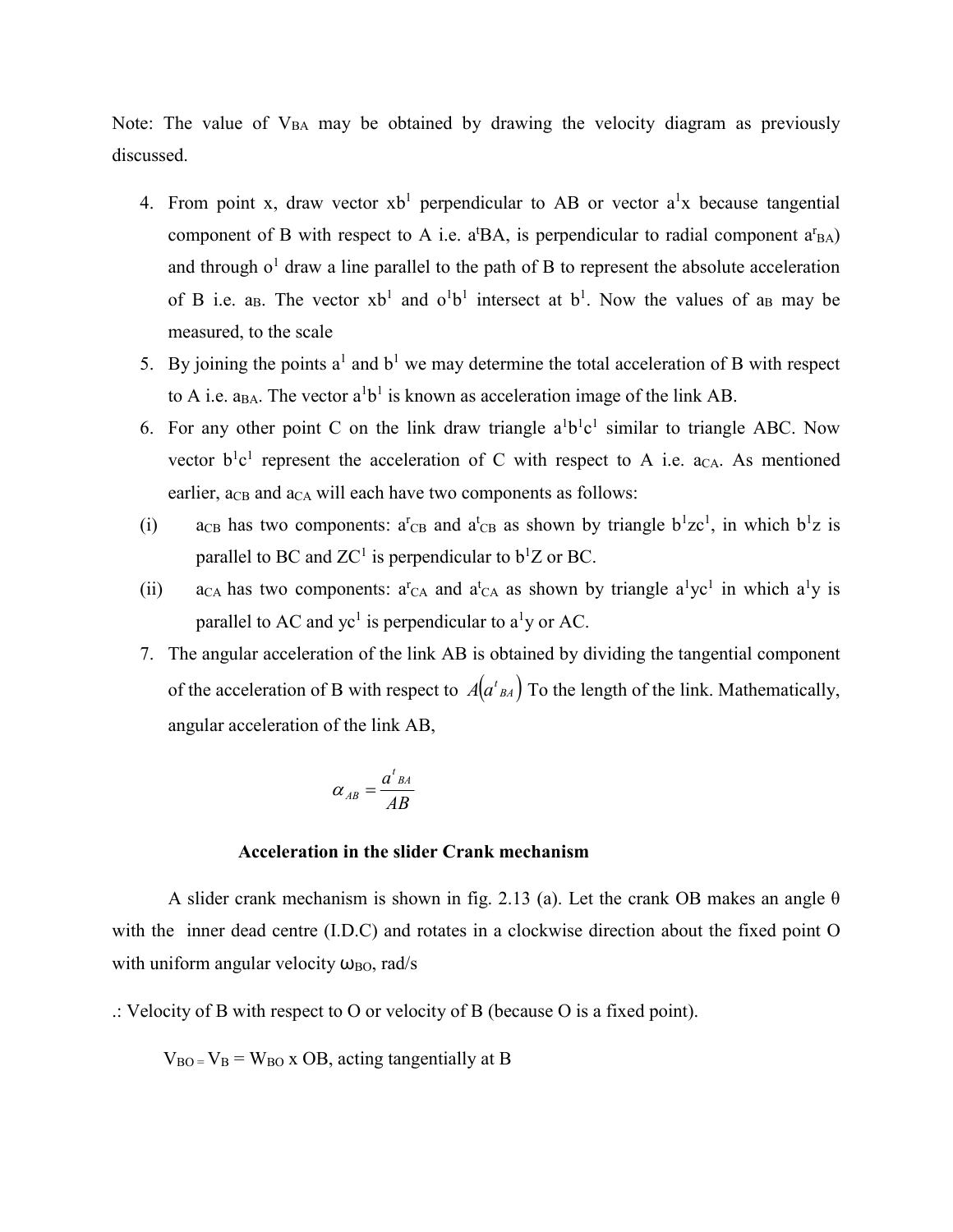We know that centripetal or radial acceleration of B with respect to O or acceleration of B (because O is a fixed point)



#### **(a) Slider crank mechanism (b) Acceleration Diagram**

Fig. 2.13 Acceleration in the slider crank mechanism.

The acceleration diagram as shown above in fig 2.13(b) may be drawn as follows.

- 1. Draw vector ob parallel to BO an set off equal in magnitude of  $a_{B0} = a_B$  to some suitable scale.
- 2. From point  $b^1$ , draw vector  $b^1x$  parallel to BA. The vector  $b^1x$  represents the radial component of the acceleration of A with respect to B whose magnitude is given by:

$$
a_{AB} = \frac{V_{AB}^2}{BA}
$$

since the point B moves with constant angular velocity, therefore there will be no tangential component of the acceleration.

- 3. From point x, draw vector  $xa^1$  perpendicular to  $b^1x$  (or AB). The vector  $xa^1$  represents the tangential component of the acceleration of A with respect to B ie.  $A_{AB}^{t}$
- 4. Since the point A reciprocates along AO, therefore the acceleration must be parallel to AO, intersecting the vector  $xa^1$  at  $a^1$ . Now the acceleration of the piston or the slider  $A(a_A)$  and  $a'_{AB}$  may be measured to the scale.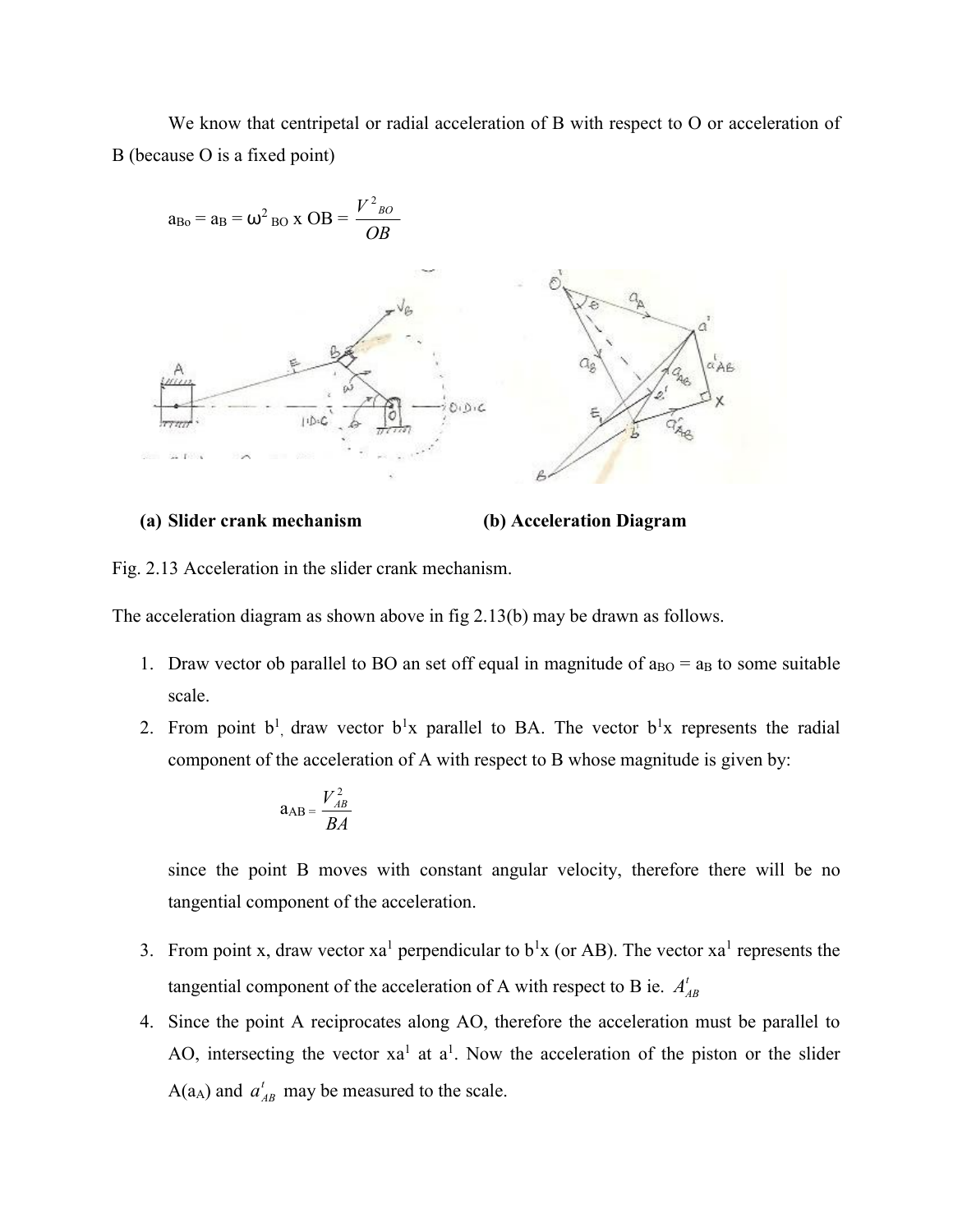- 5. The vector  $b^1$  a<sup>1</sup> which is the sum of the vector  $b^1$  x<sup>1</sup> and x<sup>1</sup>a<sup>1</sup>, represents the total acceleration of A with respect to B i.e  $a_{AB}$ . The vector  $b<sup>1</sup>a<sup>1</sup>$  represents the acceleration of the connecting rod AB.
- 6. The acceleration of any other point on AB such as E may be obtained by dividing the vector  $b<sup>1</sup>a<sup>1</sup>$  at  $e<sup>1</sup>$  in the same ratio as E divides AB. In other words

$$
\frac{a^1e^1}{a^1b^1} = \frac{AE}{AB}
$$

7. The angular acceleration of the connecting rod AB may be obtained by dividing the tangential component of the acceleration of A with respect to B  $a_{AB}^t$  to the length of AB. In other words, angular acceleration of AB,

$$
AB = \frac{a_{AB}^t}{AB} clockwise\ of\ B.
$$

 **Example 1.**The crank of a slider mechanism rotates clockwise at a constant speed of 300 r.p.m. the crank is 150mm and the connecting rod is 600mm long. Determine:

- (a) linear velocity and angular acceleration of the mid point of the connecting rod,
- (b) angular velocity and angular acceleration of the connecting rod, at a crank angle of  $45^\circ$ from inner dead centre position.

**Solution:** Given:  $N_{BO} = 300$  r.p.m or  $\omega_{BO} =$ 60  $2\pi X \frac{300}{60} = 31.42$  rad/s; OB = 150mm = 0.15m,  $BA = 600$ mm = 0.6m.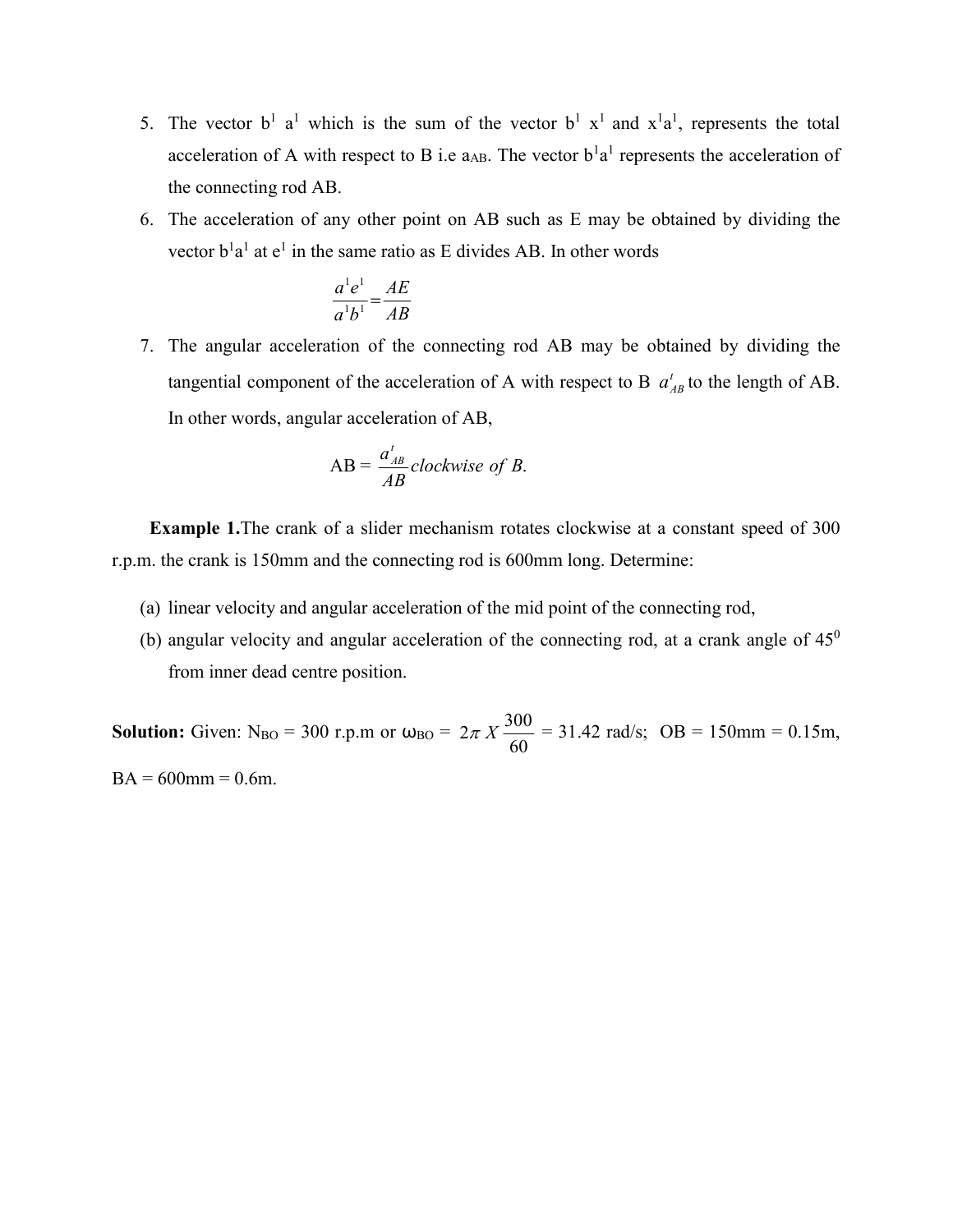

Linear velocity of B with respect to O or velocity of B.

 $V_{BO} = V_B = \omega_{BO}$  x OB  $= 31.42 \times 0.15$  $= 4.713$ mls

Linear velocity of the mid point of the connecting rod.

- Draw space diagram, to some suitable scale
- For velocity diagram
- 1. Draw vector ob perpendicular to BO, to some suitable scale, to represent the velocity of B with respect to O or simply velocity of represent the velocity of B i.e  $V_{BO}$  or  $V_{B}$ , such that

Vector ob =  $V_{BO} = V_B = 4.713$  mls.

2. From point b, draw vector ba perpendicular to BA to represent the velocity of A with respect to B i.e  $V_{AB}$ , and from point 0 draw vector oa parallel to the motion of A (which is along AO) to represent the velocity of A i.e.  $V_A$ . The vectors ba and  $o_a$  intersect at a.

> By measurement, the velocity of A with respect to B  $V_{AB}$  = vector ba = 3.4mls

And velocity of A,  $V_A$  = Vector oa = 4m/s

3. To find the velocity of the midpoint D of the connecting rod AB, divide the vector ba at d in the same ratio as D divides AB in the space diagram.

$$
\frac{bd}{ba} = BD/BA
$$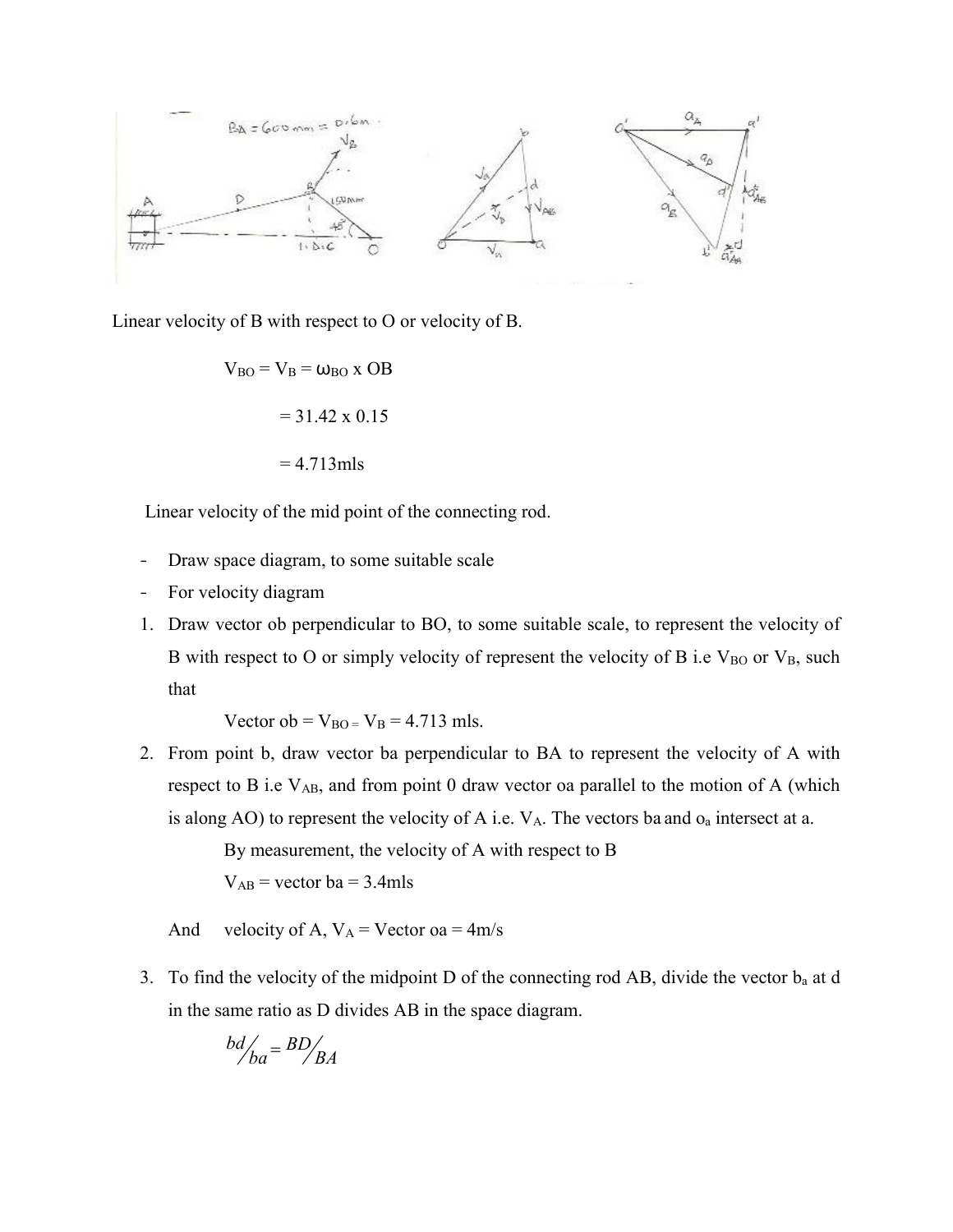4. Join od. Now the vector od represents the velocity of the mid point of the connecting rod i.e VD.

By measurement,

$$
V_D
$$
 = vector od = 4.1m/s.

Acceleration of the midpoint of the connecting rod.

We know that the radial component of the acceleration of B with respect to O or the acceleration of B,

$$
a'_{BC} = a_B = \frac{V_{Bo}^2}{OB}
$$

$$
= \frac{(4.713)^2}{0.15}
$$

$$
= 148.1 mls^2
$$

and the radial component of the acceleration of A with respect to B

5. 
$$
a'_{AB} = \frac{V^2 AB}{BA}
$$
  
=  $\frac{(3.4)^2}{0.6} 19.3 m/s^2$ 

Now, the acceleration diagram.

- 1. Draw vector  $o^1 b^1$  parallel to Bo, to some suitable scale, to represent the radial component of the acceleration of B with respect to O or simply acceleration of B ie.  $a_{Bo}^r$  or  $a_B^{}$  = 148 .1mls<sup>2</sup>
- 2. The acceleration of A with respect to B has the following two component
- a. The radial component of the acceleration of A with respect to B ie.  $a_{AB}^r$  and
- b. The tangential component of the acceleration of A with respect to B ie.  $a_{AB}^t$ . These two component are mutually perpendicular.